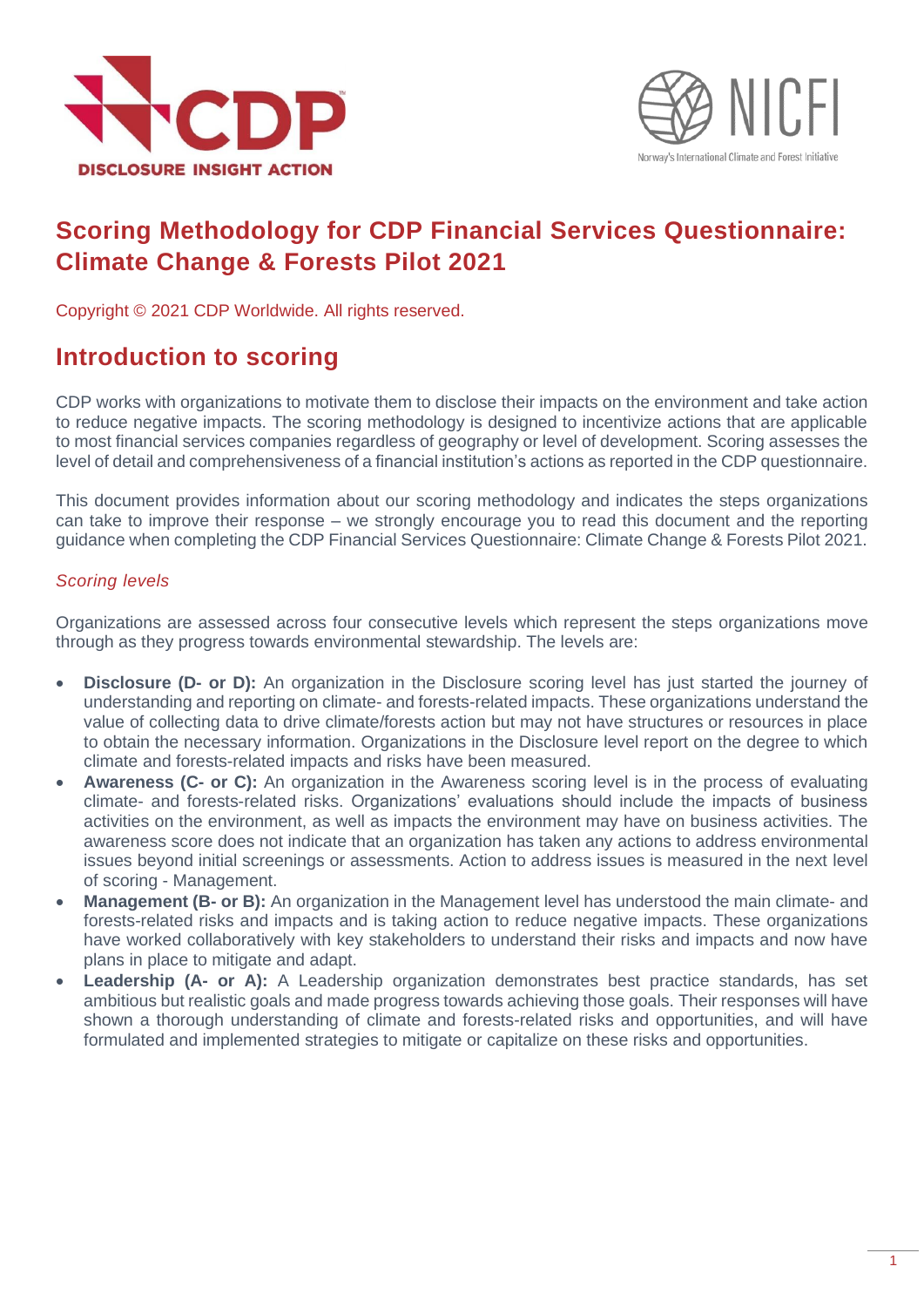

In order to progress from one level to the next, organizations must pass the threshold at each scoring level. For example, an organization must receive enough points in the Disclosure level to pass the threshold before they will be scored in the next scoring level - Awareness. The more criteria that are met, the higher the chance that the organization will be able to earn enough points to surpass the threshold and be scored in the following level. In addition to meeting the threshold there are certain criteria associated with each scoring level that must be met in order to receive a score in that level - these are called Essential Criteria and are explained in the 'How responses are scored' section.

## *Points allocation*

All questions have points available for climate and/or forests scoring, except for the Introduction and Additional Metrics modules, questions FS8.2a, FS8.3 and FS-FI, which are not scored. Questions may include criteria for scoring across more than one level. For instance, some questions have disclosure, awareness, management, and leadership level scoring associated with them, while others may only be scored for disclosure and awareness levels. All questions which are scored have points available for the disclosure level.

## *Climate score and forests score*

The CDP Financial Services Questionnaire: Climate Change & Forests Pilot 2021 covers two themes: a climate change theme and a forests theme. The responders to the questionnaire will receive a separate score for each theme – one climate change score and one forests score. All questions asking for information about both the climate theme and forests theme will be scored for both themes. For questions asking for information on either climate or forests, only the respective score of that theme will be affected. When a question is scored for both, the answer provided for climate will not affect the forest score and the answer provided for forests will not affect the climate score.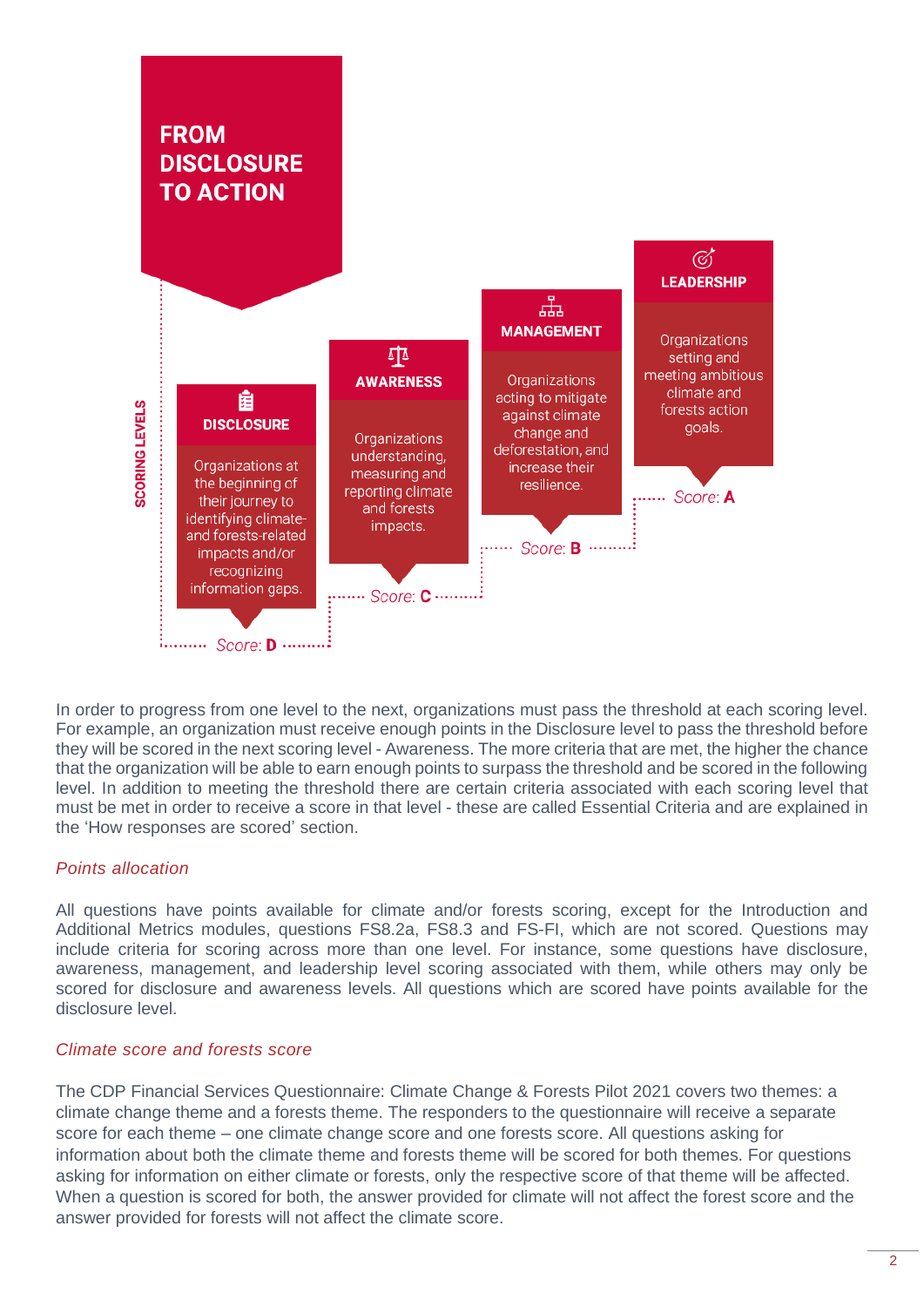On occasion, a question which appears to ask for information about both themes will only be scored for one theme because of something indicated in response to a previous question. For example, if you have already indicated that you assess your portfolio for climate-related risks but not for forests-related risks then:

- (FS2.2a) Describe how you assess your portfolio's exposure to climate- and/or forests-related risks. Will be scored for the climate theme.
- (FS2.2b) Why do you not assess your portfolio's exposure to climate- and/or forests-related risks, and do you plan to do so in the next two years? – Will be scored for the forests theme.

**For an answer to be attributed to one of the scores or both it must be clearly indicated which theme(s) are covered in the response**. Questions that cover both themes allow the responder to disclose on whether their response relates to climate, forests, or both, and this selection will determine the scoring. If none of the themes are selected for a question, no points for either theme will be awarded for that question. Please note that text responses should include both themes where relevant.

The beginning of each module in the scoring methodology states whether the module is scored for both themes or just the climate change theme. When a module is scored for both, scoring criteria applies to both unless marked as either climate or forests. See the scoring overview table at the end of this document to see a full overview of which questions are scored for climate/forests.

## *Relevant portfolios*

The CDP Financial Services Questionnaire: Climate Change & Forests Pilot 2021 covers the following financial activities:

- Banking (Banks)
- Investing (Asset owners)
- Investing (Asset managers)
- Insurance underwriting (Insurance companies)

The responder will be asked to select which organizational activities it undertakes in question FS0.6 and this will determine which questions will be shown throughout the questionnaire and which response options will be listed within these questions.

Options selected in FS0.6 will also determine relevant portfolios for which the organization will be asked to disclose. For questions asking for information about relevant portfolios, the organization should provide an answer for each activity selected in FS0.6. Failing to do so could impact the organization's score for these questions.

## **How responses are scored**

## *Unanswered questions*

Unanswered questions will be scored zero out of the maximum available points for that question or set of questions. Blank cells within a table will be interpreted as not responding to the question or choosing not to disclose data.

## *Supplying information as requested*

If a question has clearly been answered incorrectly, points will not be awarded for that question. This could include a response which clearly does not answer the question, a text response which does not support or contradicts the selection made from the drop-down menu, or information in the wrong field of a table.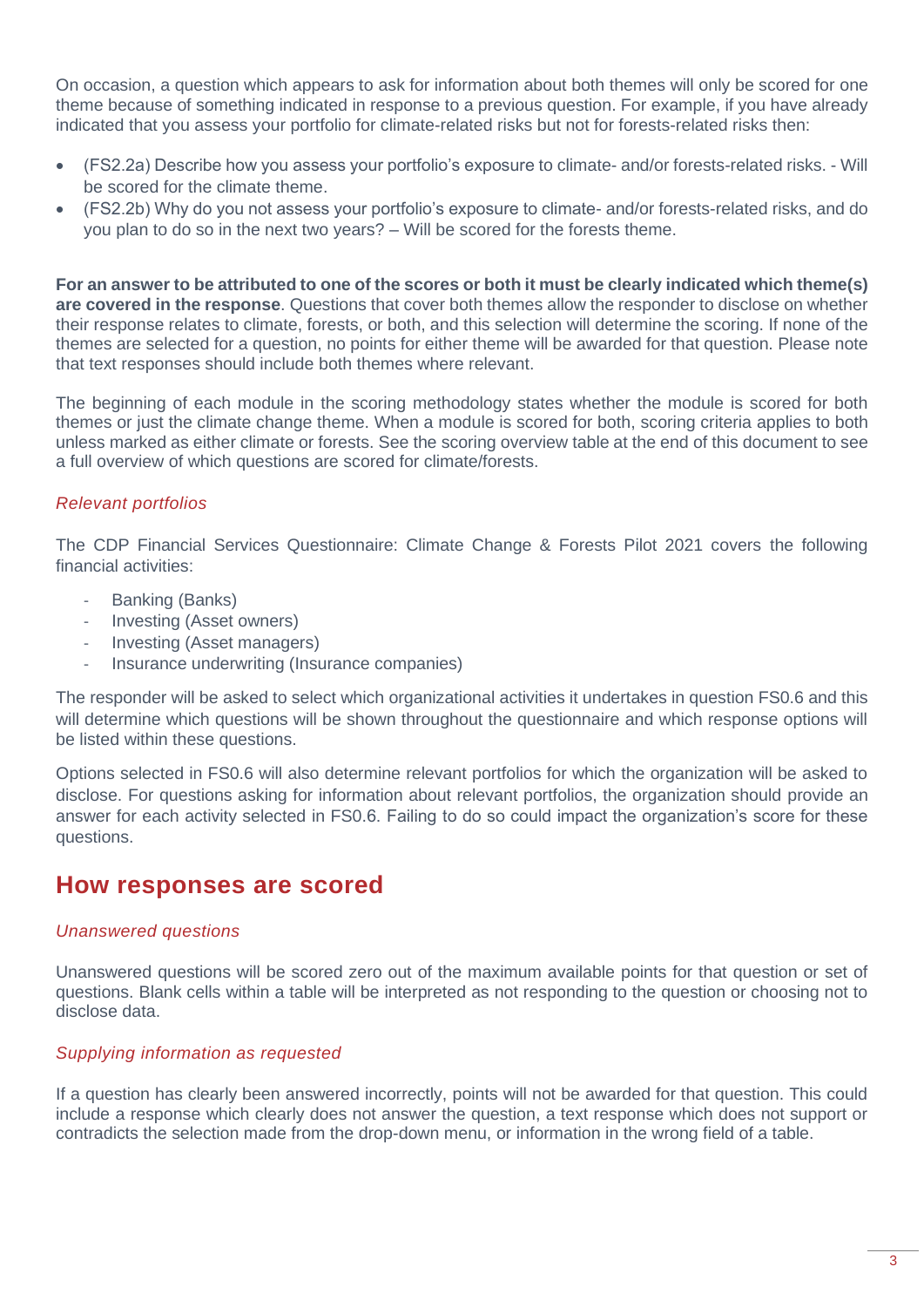## *Reports on*

Throughout the scoring methodology, some points are awarded in the Disclosure and Awareness levels for "reporting on" requested information. "Reports on" means disclosing information in response to a question, regardless of what information has been selected or provided. For example, when asked to report on boardlevel oversight of issues related to climate/forests, Disclosure point(s) will be awarded if the response to the question is yes or no, as long as an answer has been given.

## *Explanations*

As well as answering the specific question posed in the questionnaire, explanations should answer the question "Why?" and/or the question "How?". A statement such as "This is not relevant for our business" will not be considered an explanation since it does not explain why or how the topic is not relevant. A better example is: "As a financial institution, we do not sell intermediate products that require processing into final products and therefore Scope 3 emissions relating to processing of sold products are considered not material."

## *Company-specific explanations*

Throughout the scoring methodology some points are awarded for "company-specific explanations". These are defined as explanations which reference activities, programs, products, services, methodologies or operating locations which are unique to that company's business or operations. A company-specific explanation should include details that make the answer true for the responding company and are distinct from other companies in the same industry and/or geography. A company-specific explanation gives data users confidence that the issue at hand has been thoroughly considered in the context of the responders' own business, and not simply assessed in general terms.

## *Case study*

For some questions, points are awarded for providing a case study to support a response. A case study must include a description which follows a "Situation-Task-Action-Result" (STAR) approach: 1) Situation: what was the context or background? 2) Task: what needed to be done or what was the problem to be solved? 3) Action: what was the course of action taken? 4) Result: what was the final outcome of the course of action? A case study should describe a process in time and should provide as many company-specific details as possible.

## *Example*

Examples are often requested to support a response. An example does not need to be described following the same STAR approach expected from a case study, and it can be shorter than a case study. However, it should include some company-specific detail.

## *Demonstrate*

For some questions, points are awarded in the Leadership level for demonstrating a particular outcome of an activity. Demonstrating a result or outcome should be linked to the activity that is disclosed on and include some company-specific detail.

## *Clear rationale*

Throughout the scoring methodology, some points are awarded for providing a 'clear rationale'. These are defined as explanations which provide a logical reasoning for methodologies, descriptions, decisions and actions made by the responding organization.

## *Essential criteria*

Awareness, Management and Leadership levels have essential criteria which must be met in order to receive a score within those levels. For example, if an organization is successful at meeting all essential criteria for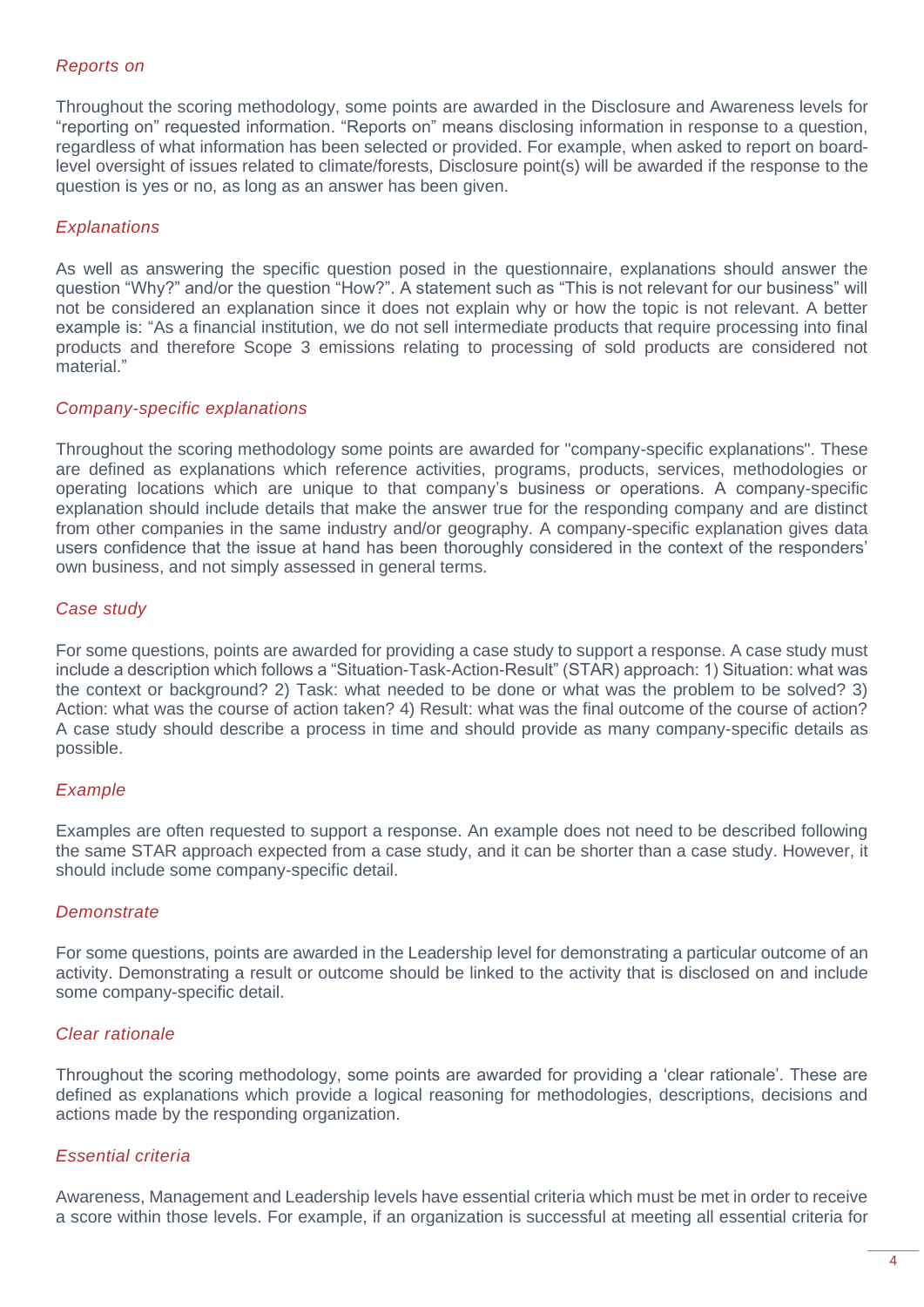Awareness, they will be eligible to move into the Awareness level. Please note that in addition to the essential criteria the organization also needs to receive enough points in the scoring level below to progress to the next level. In order to receive a Leadership score, all essential criteria in Awareness, Management and Leadership must be met.

The essential criteria for the Financial Services Questionnaire: Climate Change & Forests Pilot 2021 is as follows:

## **Awareness essential criteria:**

- The organization state in FS2.1 that it has a process for identifying, assessing, and managing issues related to climate/forests.
- Climate: Climate-related risks and opportunities are considered in the organization's strategy and/or financial planning as indicated in question FS3.1.
- Forests: The organization discloses how much financing/insuring is provided to companies involved in agricultural commodities.
- The organization indicates in FS6.1 that they engage with their value chain on climate-/forestsrelated issues.

## **Management essential criteria:**

- As indicated in FS1.1b, board level oversight of issues related to climate/forests includes the impact of lending/investing/insurance activities on climate/forests.
- The organization assess its lending/investing/insurance portfolios' exposure to climate-/forestsrelated risks indicated in question FS2.2.
- Issues related to climate/forests are integrated in the policy framework of the organization and it is indicated in 4.1a for climate and 4.1c for forests that these policies have been made publicly available.
- Climate: The organization conducts analysis to understand how its lending/investing/insurance portfolios impacts climate as indicated in question FS5.3.
- The organization indicates in question FS6.1a/FS6.1b that they have a targeted engagement strategy with clients/investees on issues related to climate/forests.

## **Leadership essential criteria:**

- Climate: Demonstrates in question FS4.1b how the policy has impacted the organization's exposure to climate-related issues.
- Forests: Demonstrates in question FS4.1d how the policy has impacted the organization's exposure to forests-related issues.
- Forests: All forest risk commodity clients are compliant or near-compliant with the organization's forest-related policy expectations as disclosed in FS5.2a
- Demonstrates in FS6.1a/FS6.1b the impact of climate-/forest-related client/investee engagement.

## *Weightings in the scoring methodology*

The scoring level in each module has a percentage value attached to it that shows how much of the criteria in that module makes up your total score for that scoring level. For example, if you meet all of the management criteria for the governance module for climate, you have met 12% of the total Management score.

The percentage value gives an indication of how many points are attached to the criteria listed and for Awareness, Management, and Leadership levels weightings are applied to reflect their relative importance of the module in the overall score for each theme. See tables below for weightings assigned to each module, split out by scoring level, for climate change and forests.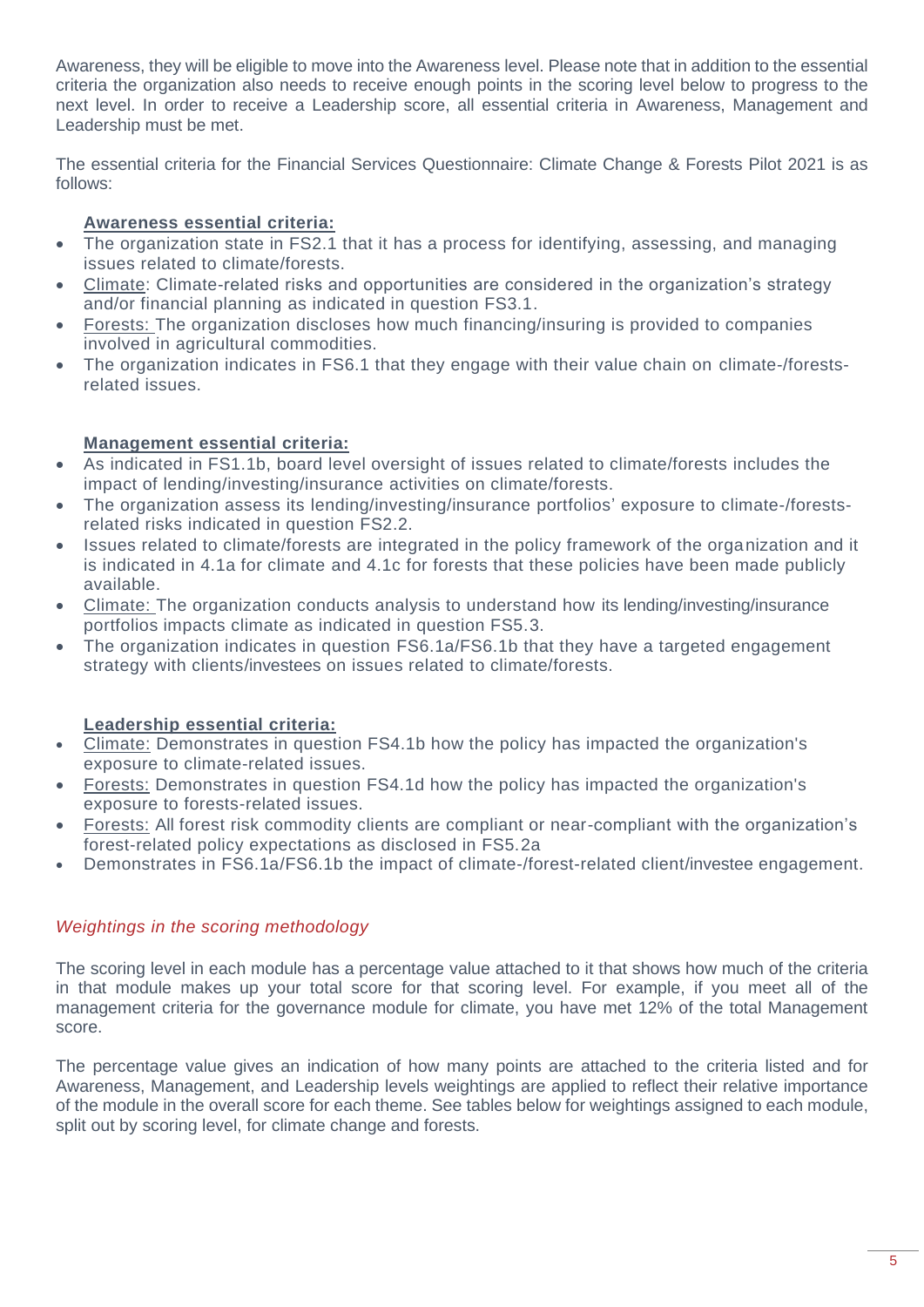## *Climate change module weightings by scoring level*

|                                 | <b>MODULE WEIGHTINGS FOR CLIMATE CHANGE</b> |           |            |            |  |  |  |
|---------------------------------|---------------------------------------------|-----------|------------|------------|--|--|--|
| <b>MODULE</b>                   | <b>Disclosure</b>                           | Awareness | Management | Leadership |  |  |  |
| Introduction                    | $0\%$                                       | $0\%$     | $0\%$      | $0\%$      |  |  |  |
| Governance                      | 7%                                          | 12%       | 12%        | 11%        |  |  |  |
| Risks and opportunities         | 14%                                         | 24%       | 18%        | 18%        |  |  |  |
| <b>Business Strategy</b>        | 7%                                          | 9%        | 9%         | 9%         |  |  |  |
| Implementation                  | 4%                                          | 12%       | 12%        | 13%        |  |  |  |
| Portfolio impact                | 9%                                          | 12%       | 15%        | 13%        |  |  |  |
| Engagement                      | 10%                                         | 11%       | 13%        | 14%        |  |  |  |
| Emissions targets & performance | 20%                                         | 8%        | 6%         | 6%         |  |  |  |
| Emissions methodology           | $1\%$                                       | $0\%$     | $0\%$      | $0\%$      |  |  |  |
| Emissions data                  | 11%                                         | 5%        | 3%         | 4%         |  |  |  |
| Energy                          | 4%                                          | 2%        | 2%         | 2%         |  |  |  |
| Additional metric               | $0\%$                                       | $0\%$     | $0\%$      | $0\%$      |  |  |  |
| Carbon pricing                  | 5%                                          | 1%        | 1%         | $0\%$      |  |  |  |
| Verification                    | 7%                                          | 4%        | 7%         | 5%         |  |  |  |
| Sign off                        | $1\%$                                       | $0\%$     | 2%         | 5%         |  |  |  |
|                                 | 100%                                        | 100%      | 100%       | 100%       |  |  |  |

## *Forests module weightings by scoring level*

| <b>MODULE WEIGHTINGS FOR FORESTS</b> |                   |           |            |            |  |  |  |
|--------------------------------------|-------------------|-----------|------------|------------|--|--|--|
| <b>MODULE</b>                        | <b>Disclosure</b> | Awareness | Management | Leadership |  |  |  |
| Introduction                         | $0\%$             | $0\%$     | $0\%$      | $0\%$      |  |  |  |
| Governance                           | 14%               | 16%       | 16%        | 14%        |  |  |  |
| Risks and opportunities              | 31%               | 27%       | 20%        | 16%        |  |  |  |
| <b>Business Strategy</b>             | 15%               | 8%        | 8%         | 9%         |  |  |  |
| Implementation                       | 14%               | 18%       | 22%        | 24%        |  |  |  |
| Portfolio impact                     | 3%                | 14%       | 15%        | 14%        |  |  |  |
| Engagement                           | 20%               | 17%       | 16%        | 17%        |  |  |  |
| Emissions targets & performance      | $0\%$             | $0\%$     | $0\%$      | 0%         |  |  |  |
| Emissions methodology                | $0\%$             | $0\%$     | $0\%$      | 0%         |  |  |  |
| Emissions data                       | $0\%$             | $0\%$     | $0\%$      | $0\%$      |  |  |  |
| Energy                               | $0\%$             | $0\%$     | $0\%$      | $0\%$      |  |  |  |
| <b>Additional metric</b>             | $0\%$             | $0\%$     | $0\%$      | $0\%$      |  |  |  |
| Carbon pricing                       | $0\%$             | $0\%$     | $0\%$      | $0\%$      |  |  |  |
| Verification                         | $0\%$             | $0\%$     | $0\%$      | $0\%$      |  |  |  |
| Sign off                             | 1%                | $0\%$     | 3%         | 6%         |  |  |  |
|                                      | 100%              | 100%      | 100%       | 100%       |  |  |  |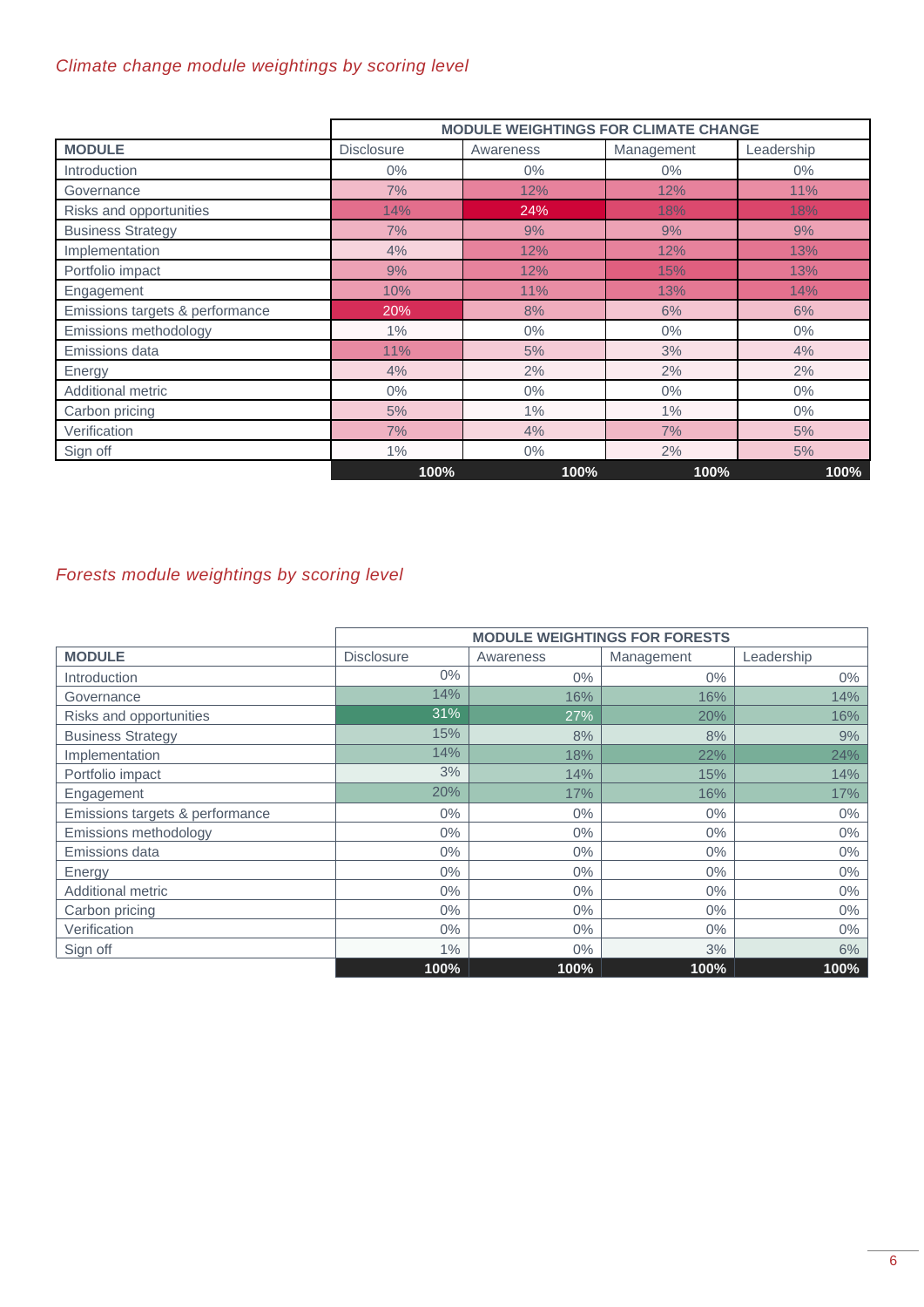## **Module 1 – Governance**

*The questions in this section are scored for Climate and Forests*

## **Disclosure criteria**

*Climate Disclosure score weighting: 7% Forests Disclosure score weighting: 14%*

- Reports on board-level oversight of issues related to climate/forests, including details of the position(s) on the board with responsibility for forest/climate.
- Provides details of the highest management-level position(s) or committee(s) with responsibility for climate/forests issues.
- Reports on whether incentives are provided for the management of issues related to climate/forests.
- Reports on whether the organization offers its employees an employment-based retirement scheme that incorporates ESG principles including climate change and/or forests.

## **Awareness criteria**

#### *Climate Awareness score weighting: 12% Forests Awareness score weighting: 16%*

- The organization has board-level oversight of issues related to climate/forests.
- The highest management-level position(s) or committee(s) with responsibility for issues related to climate/forests reports directly to the board on these issues.
- Incentives are provided for the management of issues related to climate/forests and the organization disclose details of these incentives in their disclosure.
- If there is no board-level oversight or incentives for the management of issues related to climate/forests, the organization plans to introduce this in the next two years.

## **Management criteria**

## *Climate Management score weighting: 12% Forests Management score weighting: 16%*

- **Essential criteria: As indicated in FS1.1b, board level oversight of issues related to climate/forests includes the impact of lending/investing/insurance underwriting activities on climate/forests.**
- Provides details of the board's oversight of issues related to climate/forests, including frequency of meeting, the position(s) responsible for these issues and how their responsibilities relate to climate/forests.
- The highest management-level position(s) or committee(s) with responsibility for issues related to climate/forests reports directly to the board on these issues at least quarterly, and is responsible for both assessing and managing risks and opportunities related to these issues in relation to their lending/investing/insurance portfolio(s).
- Monetary incentives are provided for the management of issues related to climate/forests.
- The organization offers its employees an employment-based retirement scheme that incorporates ESG principles, including climate/forests.

#### **Leadership criteria**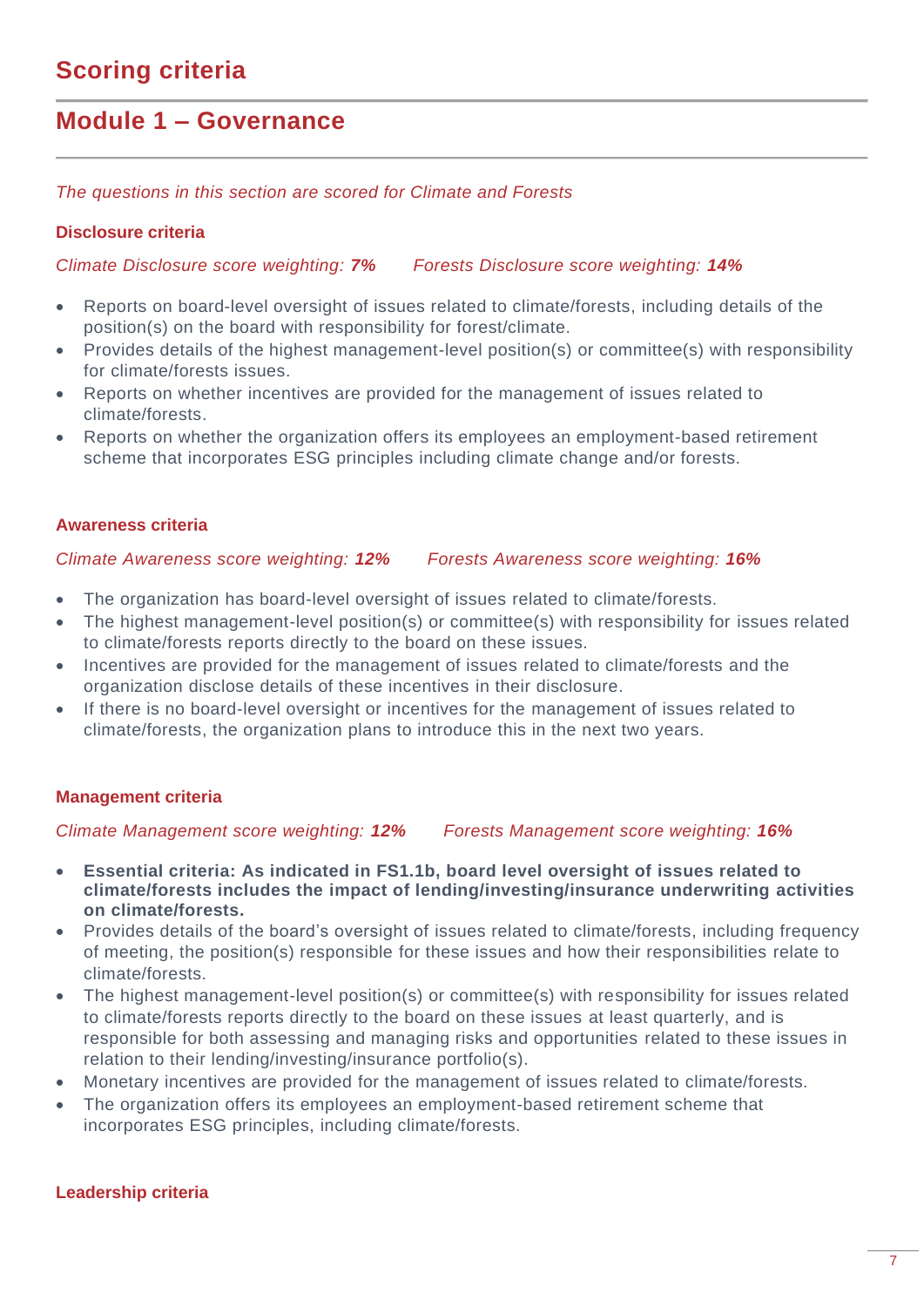- Person(s)/committee(s) on the board responsible for climate/forests issues is C-suite employee(s) in the organization.
- Provides at least one example of an environment-related decision made by the person(s)/committee(s) on the board responsible for climate/forests issues.
- The highest management-level position(s) or committee(s) with responsibility for climate- and/or forests-related issues is a C-suite employee in the organization.
- Incentives provided for the management of climate- and/or forests-related issues is a C-suite employee in the organization.

## **Module 2 – Risks and opportunities**

*The questions in this section are scored for Climate and Forests*

## **Disclosure criteria**

*Climate Disclosure score weighting: 14% Forests Disclosure score weighting: 31%*

- Reports on practices for identifying, assessing, and managing issues related to climate/forests.
- Disclose the organization's definitions for short-, medium- and long-term horizons and their definition for substantive financial or strategic impact in relation to their business.
- Reports status of assessing portfolios' exposure to risk related to climate/forests.
- Reports whether climate/forests information about clients/investees is considered when conducting due diligence and/or risk assessment practices.
- Reports whether any inherent climate-/forests-related risks and/or opportunities with the potential to have a substantive financial or strategic impact on their business have been identified.

## **Awareness criteria**

*Climate Awareness score weighting: 24% Forests Awareness score weighting: 27%*

- **Essential criteria: The organization state in FS2.1 that it has a process for identifying, assessing, and managing issues related to climate/forests.**
- Definitions of short-, medium-, and long-term horizons are in consecutive order.
- Processes for identifying, assessing, and managing climate/forests issues covers at least two time horizons, relates to banking/investing/insurance portfolio(s), and is monitored at least annually.
- If the organization does not have a process in place for identifying, assessing, and managing climate- and/or forests-related risks and opportunities, they plan to do so in the next two years.
- All risk types listed in question FS2.1d that are considered relevant are included in the organization's climate/forests risk assessments. For risk types that are not considered relevant, a clear rationale as to why the specific risk type is not relevant is provided.
- If portfolio exposure to climate-/forests-related risk is not assessed, the organization plan to do so in the next two years.
- Climate/forests information about clients is considered when conducting due diligence and/or undertaking risk assessment practices, or the organization plan to do so in the next two years.
- Provides comprehensive information about risks and opportunities identified with the potential to have a substantive financial or strategic impact on the business.

## **Management criteria**

*Climate Management score weighting: 18% Forests Management score weighting: 20%*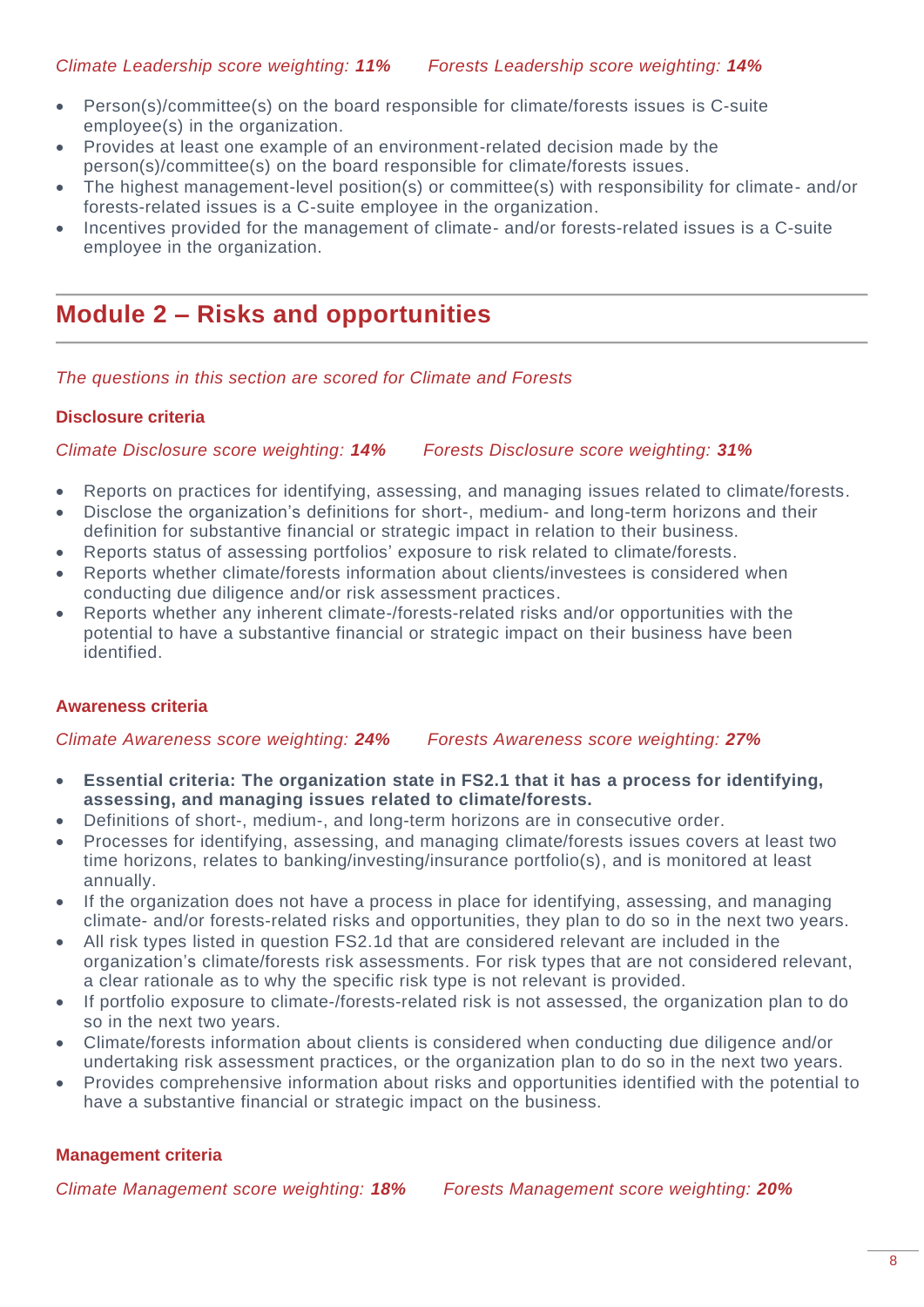- **Essential criteria: The organization assess its banking/investing/insurance portfolios' exposure to climate-/forests-related risks indicated in question FS2.2.**
- Provides a description of the process used to determine which risks and/or opportunities could have a substantive financial or strategic impact.
- Provides examples of the inclusion of risk types listed in question FS2.1d in the organization's climate/forests risk assessments, or if the risk type is not relevant, a clear rationale of why the risk type is not relevant is provided.
- Portfolio exposure to climate-/forests-related risk is assessed and description of tools and methodologies used to assess portfolio exposure is provided.
- Explain what type of climate-/forests-related information is considered and how it is obtained when conducting due diligence and/or risk assessment on clients.
- Regarding information provided about risks (FS2.4a) and opportunities (FS2.5a) identified with the potential to have substantive financial or strategic impact on the business:
	- o Relates to the organization's portfolio
	- o Company-specific descriptions of the risk and/or opportunity are provided
	- o Potential financial impact figures and calculation assumptions are provided
	- $\circ$  Response strategy to the risk is implemented or expected to be implemented
	- $\circ$  A strategy to realize opportunity is implemented or expected to be implemented.

## **Leadership criteria**

*Climate Leadership score weighting: 18% Forests Leadership score weighting: 16%*

- Processes for identifying, assessing, and responding to climate-/forests-related risks and opportunities in the financing portfolio covers short-term, medium-term, and long-term time horizons.
- At least three different risk types are considered in the organization's climate- /forests-related risk assessment
- Explains whether the assessment of portfolios' exposure to climate- /forests-related risks has resulted in any decisions impacting the portfolio.
- For risks identified with the potential to have a substantive financial or strategic impact on the business a case study providing a description of company-specific activities, projects, products and/or services which aim to address the risk is provided.
- For opportunities identified with the potential to have a substantive financial or strategic impact on the business a case study providing a description of company-specific activities, projects, products and/or services which are aiming to realize the opportunity is provided.

## **Module 3 – Business Strategy**

*The questions in this section are scored for Climate and Forests*

## **Disclosure criteria**

*Climate Disclosure score weighting: 7% Forests Disclosure score weighting: 15%*

- Reports on whether issues related to climate and forests have been integrated into the organization's business strategy.
- Reports on the use of scenario analysis and/or stress testing as it relates to climate, and the inclusion of forests.
- Reports on whether climate/forests considerations are included in strategy and/or financial planning.
- Reports on products or services enabling clients to mitigate and/or adapt to the effects of climate change and/or deforestation.
- Reports on whether issues related to climate and forests have been integrated into the organization's investor manager selection process.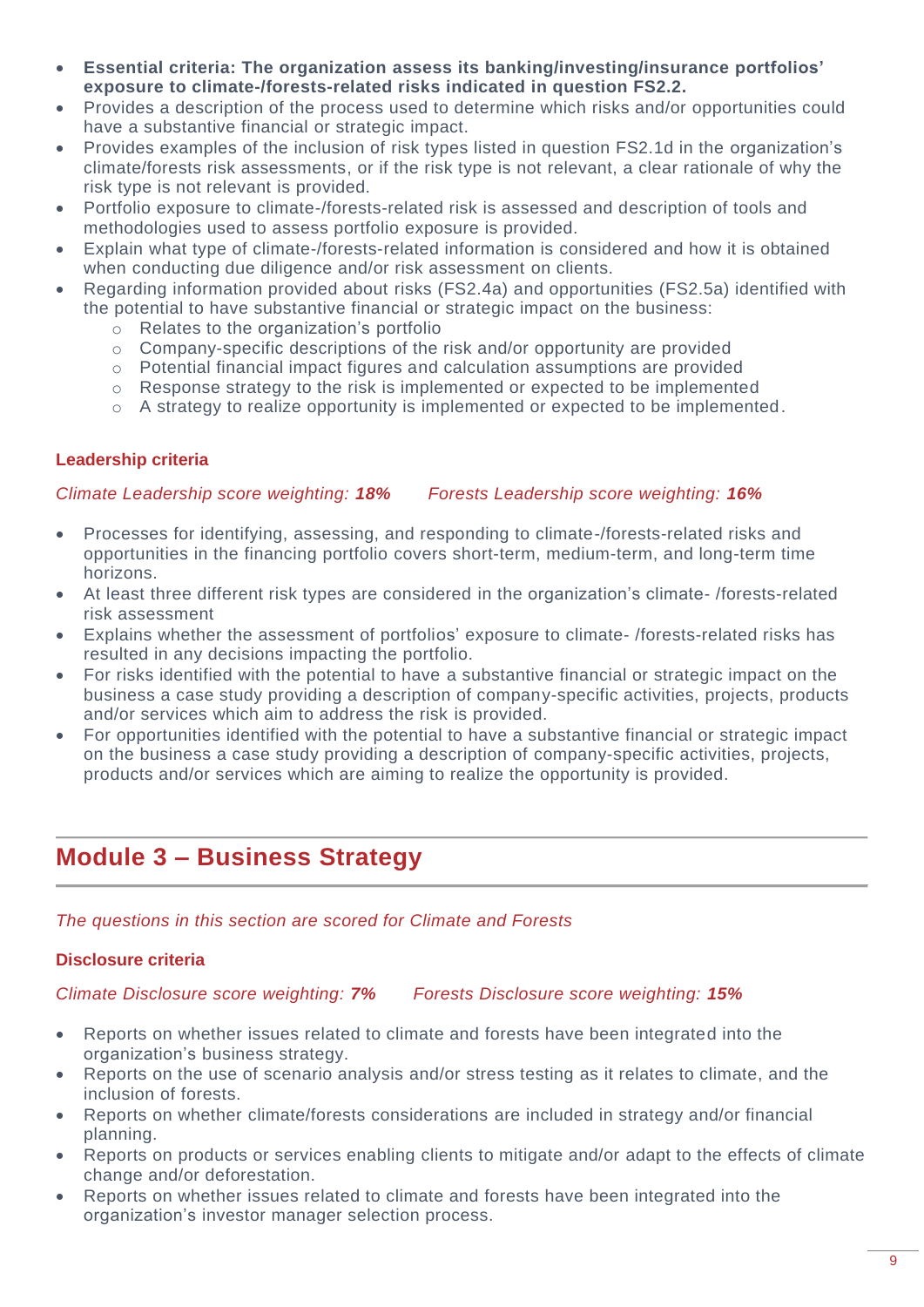• Forests: Reports on whether the organization have a biodiversity-related vision and/or strategy.

## **Awareness criteria**

*Climate Awareness score weighting: 9% Forests Awareness score weighting: 8%*

- **Climate essential criteria: Climate-related risks and opportunities are considered in the organization's strategy and/or financial planning as indicated in question FS3.1.**
- Forests: forests-related risks and opportunities are considered in the organization's strategy and/or financial planning.
- Climate: The organization's low-carbon transition plan is a scheduled resolution item at Annual General Meetings. If not, the organization intends to publish a low-carbon transition plan in the next two years and intends it to become a scheduled resolution item.
- Climate: The organization use climate-related scenario analysis and/or stress testing to inform its strategy and provides details of the time horizon(s) considered.
- Climate: If the organization does not use climate-related scenario analysis and/or stress testing, reports on whether they have plans to do so and provides explanation.
- Provides details on where and how risks and opportunities related to climate/forests have influenced strategy.
- If climate-/forests-related risks and opportunities have not been taken into consideration in strategy and/or financial planning, they plan to do so in the next two years.
- Disclose which taxonomy or methodology was used to classify product(s) that enable clients to mitigate and/or adapt to climate change/deforestation.
- Provides details on processes used for factoring climate-/forests-related issues into external asset management selection.
- Forests: The organization have a biodiversity-related vision and/or strategy, or plan to introduce one within the next two years.

## **Management criteria**

*Climate Management score weighting: 9% Forests Management score weighting: 8%*

- Climate: The organization's low-carbon transition plan is a scheduled resolution item at Annual General Meetings.
- Climate: Provides results of scenario analysis and/or stress testing and state whether it has informed strategy.
- Forests: Discloses on whether deforestation or land use change is integrated in any of applied scenario analysis and provides explanation.
- Provides the following information about where and how risks and opportunities related to climate/forests have influenced the organization's strategy:
	- o If it has been influenced: Provides description of how the strategy in this area has been influenced and time horizon(s) it covers.
	- o If evaluation is in progress: Provides company-specific description of evaluation process and when it is expected to be completed.
	- o If it has not been influenced: Provides explanation of why the strategy in this area has not been influenced by climate-/forests-related risks and opportunities
- Provides a case study of how climate-related risks and opportunities have influenced the organization's financial planning and disclose time horizon.
- If climate-/forests-related risks and opportunities have not been taken into consideration in strategy and/or financial planning, provides a company-specific example of why it has not influenced and whether it is expected that it will influence the business strategy and/or financial planning in the future.
- Provides details on portfolio value covered by products that enable clients to mitigate and/or adapt to climate change or deforestation.
- Climate-/forests-related issues are factored into the organization's investor manager selection process for all/majority of assets managed externally.
- Forests: The organization have a biodiversity-related strategy.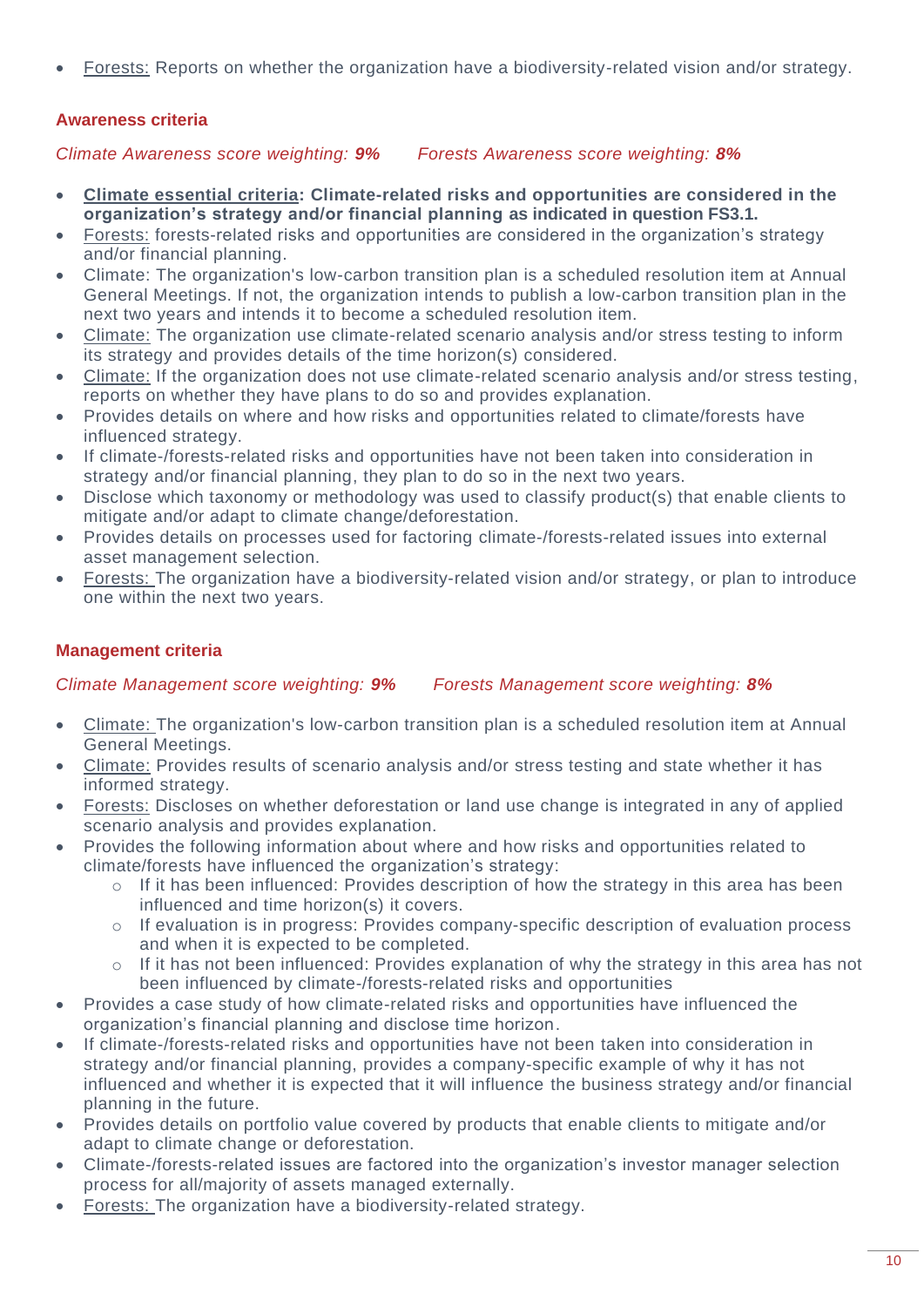## **Leadership criteria**

## *Climate Leadership score weighting: 9% Forests Leadership score weighting: 9%*

- Climate: Demonstrates how the scenario analysis and/or stress testing have directly influenced the organizations strategy either by providing a company specific description, example, or case study.
- Forests: Provides a summary of the results of the conducted scenario analysis.
- Disclose the most substantial strategic decision(s) made to date that have been influenced by risks and opportunities related to climate/forests by providing a case study.
- The taxonomy or methodology that was used to classify product(s), which enable clients to mitigate and/or adapt to climate change/deforestation, is externally classified.

## **Module 4 – Implementation**

*The questions in the implementation module are scored for Climate and Forests.*

## **Disclosure criteria**

*Climate Disclosure score weighting: 4% Forests Disclosure score weighting: 14%*

- Reports on status of integrating climate/forests considerations into the policy framework of the organization and provides further details on the content of the polices.
- If climate/forests considerations are not integrated, discloses whether the organizations have plans to do so in the next two years.
- Forests: Reports whether clients/investees are encouraged to set targets for increasing sustainable production and/or consumption of forest risk commodities, and if so, provides further details on these targets.
- Reports on status of including covenants in financing agreements to reflect and enforce climateand/or forests-related policies.

## **Awareness criteria**

*Climate Awareness score weighting: 12% Forests Awareness score weighting: 18%*

- Discloses how much of the banking/investing/insurance portfolios are covered by the climate- /forest-related policy.
- If climate/forests considerations are not integrated in the policy framework, the organization plans to do so in the next two years.
- Forests: Clients/investees producing and/or consuming forest risk commodities are encouraged to set a target to increase the use of certification and/or traceability.
- Forests: If clients/investees are not encouraged to set targets for increasing sustainable production and/or consumption of forest risk commodities, the organization has plans to do so in the next two years.
- Covenants are included in financing agreements to reflect and enforce the climate/forests policies.

## **Management criteria**

*Climate Management score weighting: 12% Forests Management score weighting: 22%*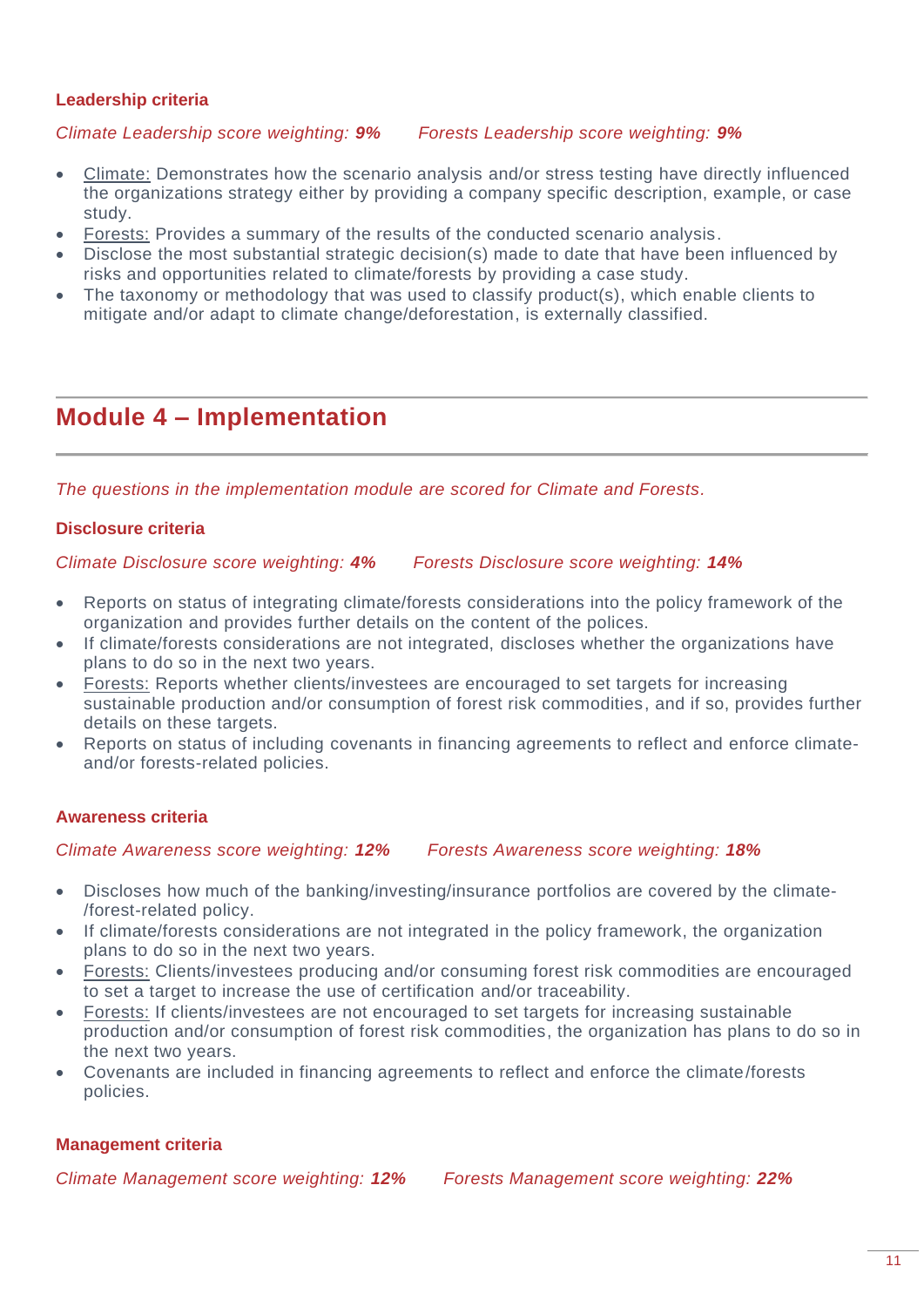- **Essential criteria: Issues related to climate/forests are integrated in the policy framework of the organization and it is indicated in 4.1a (for climate) and 4.1c (for forests) that these policies have been made publicly available.**
- Description of at least one policy with climate-/forests-related issues integrated.
- If the climate/forests policy has exceptions, explains why these exceptions are not relevant.
- States how regularly policies with climate/forests integrated are reviewed and/or updated.
- Climate: If the organization has a policy that includes exclusions related to industries and/or activities exposed or contributing to climate-related risks, a description of the exclusion threshold is provided.
- Forests: Policy sets out requirements of clients that are key to addressing forests-related issues in production and/or consumption of forest risk commodities and have a timeframe for company compliance. The organization clearly disclose rationale for forest risk commodity coverage in policy.
- Forests: Clients/investees producing and/or consuming forest risk commodities are required to set a target to increase the use of credible certification schemes and/or traceability and has a timeframe for company compliance.
- Describes how climate- /forests-related covenants in financing agreements relates to their environmental policies and indicates the scale at which these covenants are included.

## **Leadership criteria**

## *Climate Leadership score weighting: 13% Forests Leadership score weighting: 24%*

- **Climate essential criteria: Demonstrates in question FS4.1b how the policy has impacted the organization's exposure to climate-related issues.**
- **Forests essential criteria: Demonstrates in question FS4.1d how the policy has impacted the organization's exposure to forests-related issues.**
- Demonstrates impact of encouraging clients/investees to have targets including the impact this will have on safeguarding forests.
- Provides an example of the inclusion of climate/forest aspects as covenants in a financing agreement.

## **Module 5 – Portfolio impact**

*The questions in this section are scored for Climate and Forests*

## **Disclosure criteria**

*Climate Disclosure score weighting: 9% Forests Disclosure score weighting: 3%*

- Climate: Reports on portfolios exposure to carbon-related assets.
- Forests: Reports on portfolios exposure to forest risk commodities.
- Forests: Reports on percentage of clients in forest risk commodities managing their impacts on forests effectively.
- Reports on status of conducting analysis on the portfolio's impact on climate.
- Climate: Reports on organization's portfolio emissions.
- Climate: Reports on Scope 3 portfolio impact breakdown by asset class, industry, country and by scope.
- Climate: Reports on status of aligning their portfolio to a well below 2-degree world and status of assessing their clients/investees' strategies alignment to a well below 2-degree world.
- Climate: Reports on whether clients/investees are encouraged to set a science-based target.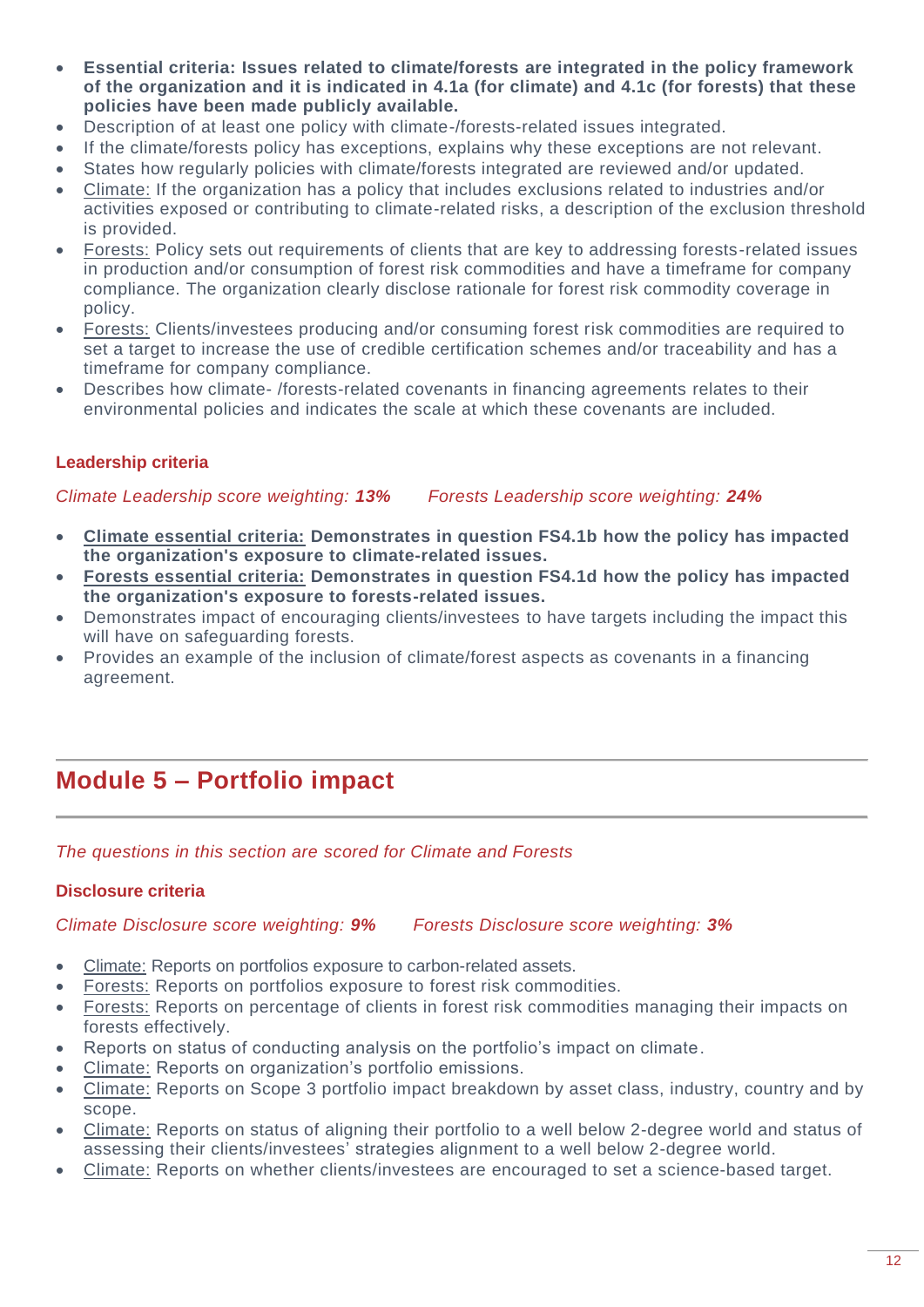## **Awareness criteria**

*Climate Awareness score weighting: 12% Forests Awareness score weighting: 14%*

- **Forests essential criteria: The organization discloses how much financing/insuring is provided to companies involved in agricultural commodities.**
- Climate: The organization assesses how much financing/insuring is provided to carbon-related assets. If it is not considered relevant, an explanation is provided.
- Climate: Disclose the organization's portfolio emissions. If it is not assessed as relevant, an explanation must be provided.
- Climate: Breaks down the organization's scope 3 portfolio impact emissions by asset class, industry, country and scope, and explains methodology employed.
- If no analysis on portfolio impacts has been conducted, the organization plans to do so in the next two years.

## **Management criteria**

*Climate Management score weighting: 15% Forests Management score weighting: 15%*

- **Essential criteria: The organization conducts analysis to understand how their portfolio impacts climate as indicated in question FS5.3.**
- The organization discloses how much financing/insuring is provided to carbon-related assets.
- Forests: The organization discloses figures and provide a description of which clients/investees have been assessed as relevant in relation to the forest risk commodity.
- Forests: The organization can say what percentage of clients/investees are compliant with their forests-related policy expectations and provide further details.
- Portfolio emissions have been calculated and the organization explains how it was calculated.
- If no analysis on portfolio impacts has been conducted, an explanation is provided and if the organization plans to do so in the next two years, a description of these plans is provided.
- Climate: The organization is taking actions to align their portfolio to a well below 2-degree world.
- Climate: The organization assesses whether their clients/investees' strategies are aligned to a well below 2-degree world and encourages them to set a science-based target.

## **Leadership criteria**

*Climate Leadership score weighting: 13% Forests Leadership score weighting: 14%*

- **Forests essential criteria: All forest risk commodity clients are compliant or nearcompliant with the organization's forest-related policy expectations as disclosed in FS5.2a**
- Climate: Portfolio emissions have been calculated and an action has been taken relating to the portfolio as a response to calculation.
- Climate: The organization is taking actions to align its portfolios to a well below 2-degree world.

## **Module 6 – Engagement**

*The questions in this section are scored for Climate and Forests.*

## **Disclosure criteria**

*Climate Disclosure score weighting: 10% Forests Disclosure score weighting: 20%*

• Reports on engagement with their value chain on climate-/forests-related issues.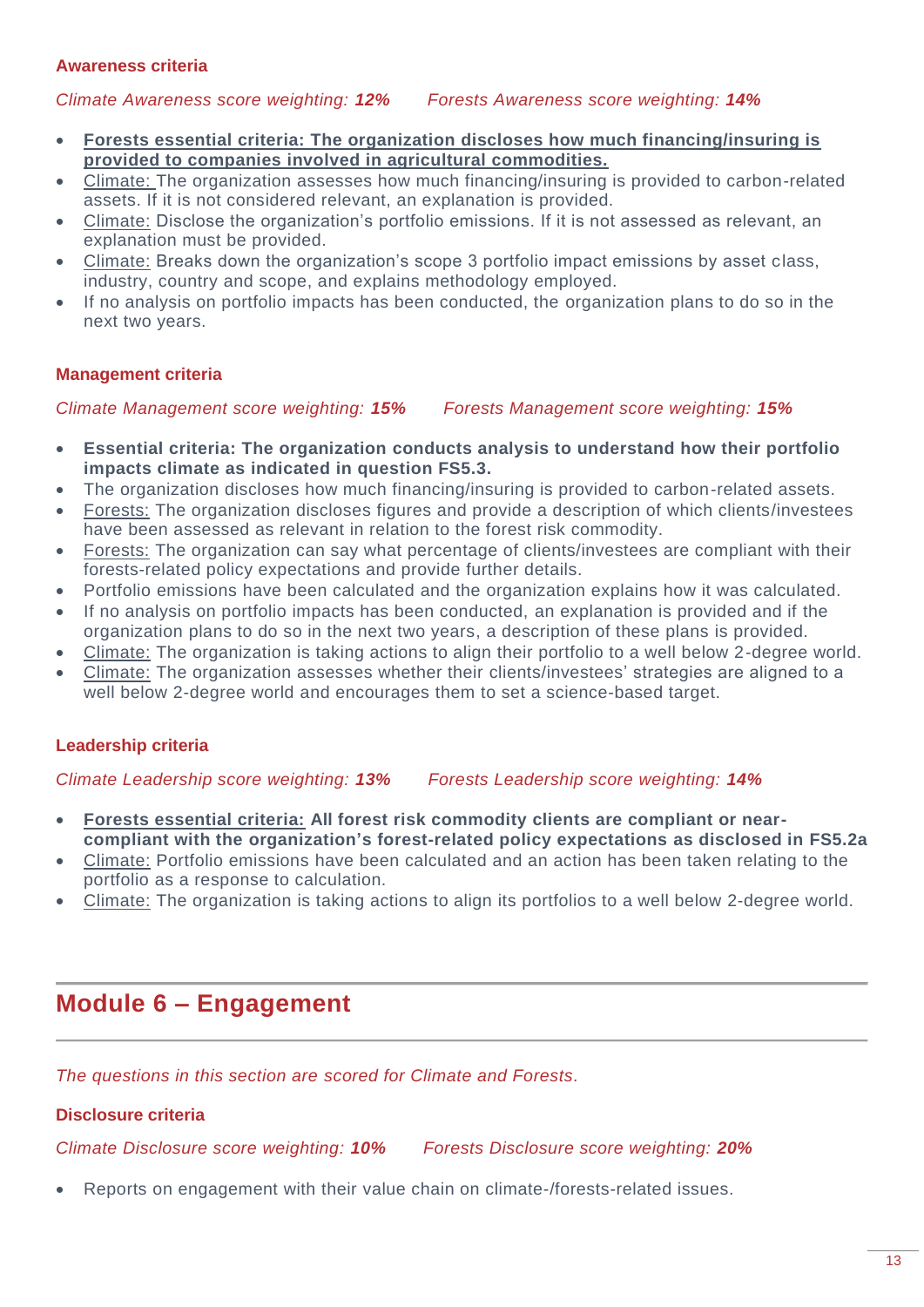- Forests: Discloses on whether they provide financing to smallholders in forest risk commodity supply chains, and if so, provides details of the support provided.
- Discloses whether the organization is a signatory or participant in any climate- and/or forestsrelated collaborative industry initiatives.
- Disclose on whether the organization undertake activities to influence public policy on issues related to climate/forests.
- Reports on status of training staff on issues related to climate/forests and the organizations strategy to address these issues.

## **Awareness criteria**

*Climate Awareness score weighting: 11% Forests Awareness score weighting: 17%*

- **Essential criteria: The organization indicates in FS6.1 that they engage with their value chain on climate-/forests-related issues.**
- Provides the coverage of clients/investees the organization have engaged with on climate- /forests-related issues.
- If the organization does not have any current engagement activities, they plan to do so in the next two years.
- Provide details of shareholder voting record on environmental issues.
- Forests: Supports smallholders and provides details and potential barriers when it comes to providing financing/insurance to smallholders in forest risk supply chains.
- Is a signatory or participant in climate-/forests-related collaborative industry initiatives.
- Engages in activities to influence public policy on climate/forests and provides details on public policy, policies, or proposed legislative solution(s).
- Provides relevant types of training to its staff on issues related to climate/forests and its strategy to address these issues. If no training is currently provided, the organization plans to provide this in the next two years.

## **Management criteria**

*Climate Management score weighting: 13% Forests Management score weighting: 16%*

- **Essential criteria: The organization indicates in question FS6.1a/FS6.1b that they have a targeted engagement strategy with clients/investees on climate-/forests-related issues.**
- Climate: Provides descriptions of engagement strategies with clients/investees and suppliers.
- Forests: Provides descriptions of engagement strategies with clients/investees.
- Climate: Provides a company-specific description of the impact of a climate-related supplier engagement.
- Provides a case study of their engagement strategy with other partners in the value chain.
- Forests: Provides details of the smallholder financing/insuring approach or the smallholder engagement approach.
- Trains staff on climate-/forests-related issues, discloses approximate number of staff trained and explains the rationale for type of training and type of staff trained.
- Describes how activities influencing public policy are consistent with the organization's overall climate change/forests strategies.
- The organization transparently publishes information on their response to climate-/forests-related risk in mainstream reports or other regulatory filings and attach the relevant document.

## **Leadership criteria**

*Climate Leadership score weighting: 14% Forests Leadership score weighting: 17%*

- **Essential criteria: Demonstrates in FS6.1a/FS6.1b the impact of climate-/forest-related client/investee engagement.**
- Provides comprehensive and meaningful training to all staff on climate-/forest-related issues.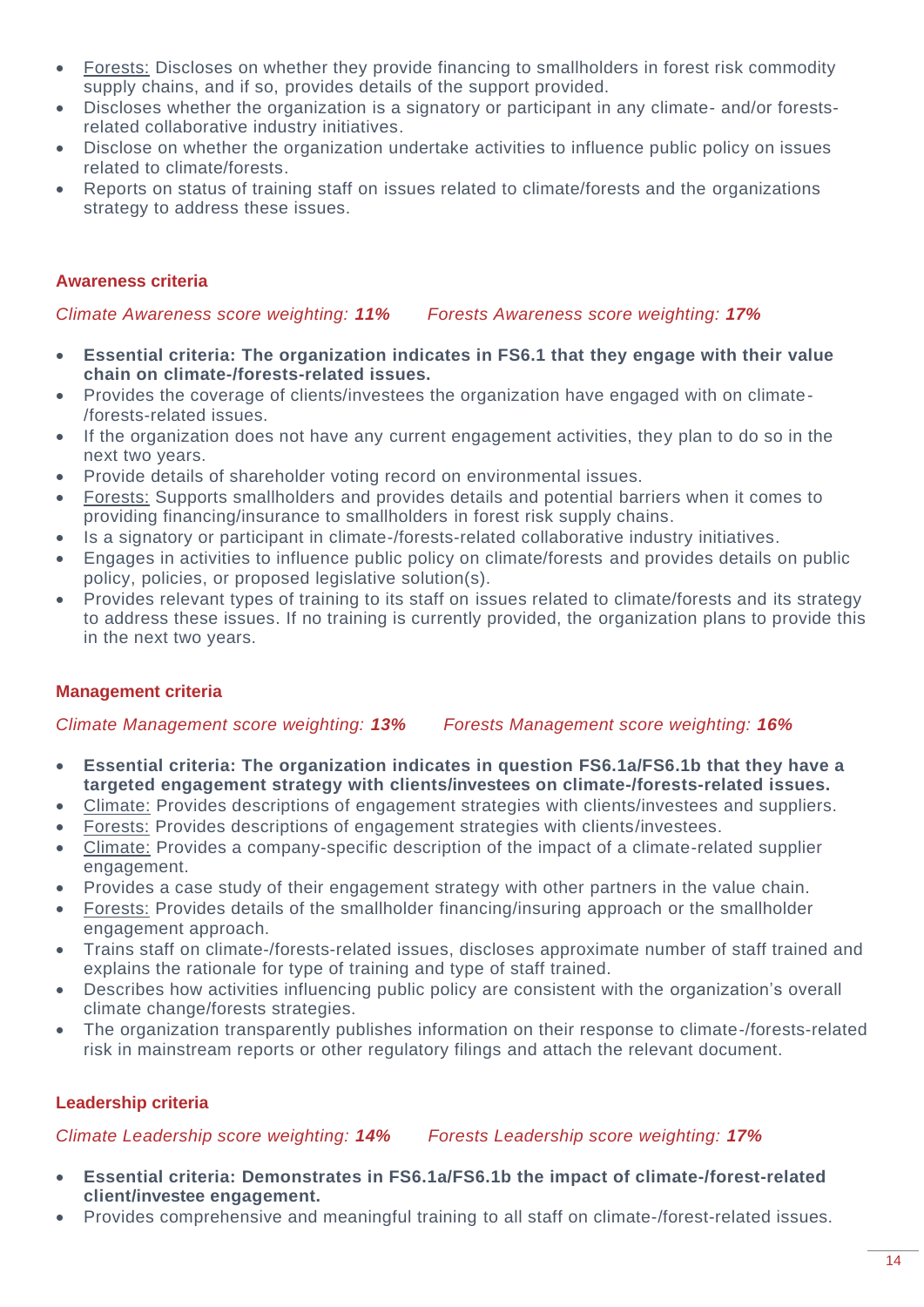- Engagement strategy is consistent with the organization's overall strategy on climate change/deforestation.
- The organization supports all environmental shareholder resolutions.
- The organization transparently publishes information on their response to climate-/forests-related risk in places other than their CDP response and attach the relevant document.

# **Module 7 – Targets and performance**

*The questions in this section are only scored for Climate.*

## **Disclosure criteria**

## *Climate Disclosure score weighting: 20%*

- Reports on status of emissions targets and progress made against those targets.
- Reports on status of emissions reduction initiatives and provides further details.

## **Awareness criteria**

#### *Climate Awareness score weighting: 8%*

- Had at least one emissions target active in the reporting year.
- Absolute emissions target(s) and emissions intensity target(s) have a target year of 5 years or more, is a science-based target or the organization has a plan to set a science-based targets in the next two years, and % of target achieved is more than 0.
- Target(s) related to the impact of portfolio on the climate have a target year of 5 years or more, is a science-based target or the organization has a plan to set a science-based target in the next two years.
- If the organization does not have an emissions target, provides an explanation, and forecast how the organization's emissions will change over the next five years. If the organization plans to introduce a target in the next two years, a description of plans and timeline is provided.
- Had at least one emissions reduction initiative active within the reporting year, and provides details including estimated annual C02e savings.

## **Management criteria**

## *Climate Management score weighting: 6%*

- Had at least one emissions target active in the reporting year.
- The absolute emission target, emission intensity target and/or target related to the impact of portfolio on the climate meet key criteria measuring the robustness of the target.
- If the organization does not have an emissions target, provides an explanation of why they do not have a target forecast how the organization's emissions will change over the next five years.
- Had at least one emissions reduction initiative active within the reporting year, and provides details including estimated annual C02e savings.
- If the organization does not have any emissions reduction initiatives active in the reporting year, provides an explanation of why they do not have a target or report on the timescale for when they plan to implementation.

## **Leadership criteria**

## *Climate Leadership score weighting: 6%*

The absolute emissions target, the emissions intensity target and/or target related to the impact of portfolio on the climate meet criteria related to content, scope, and timeframes.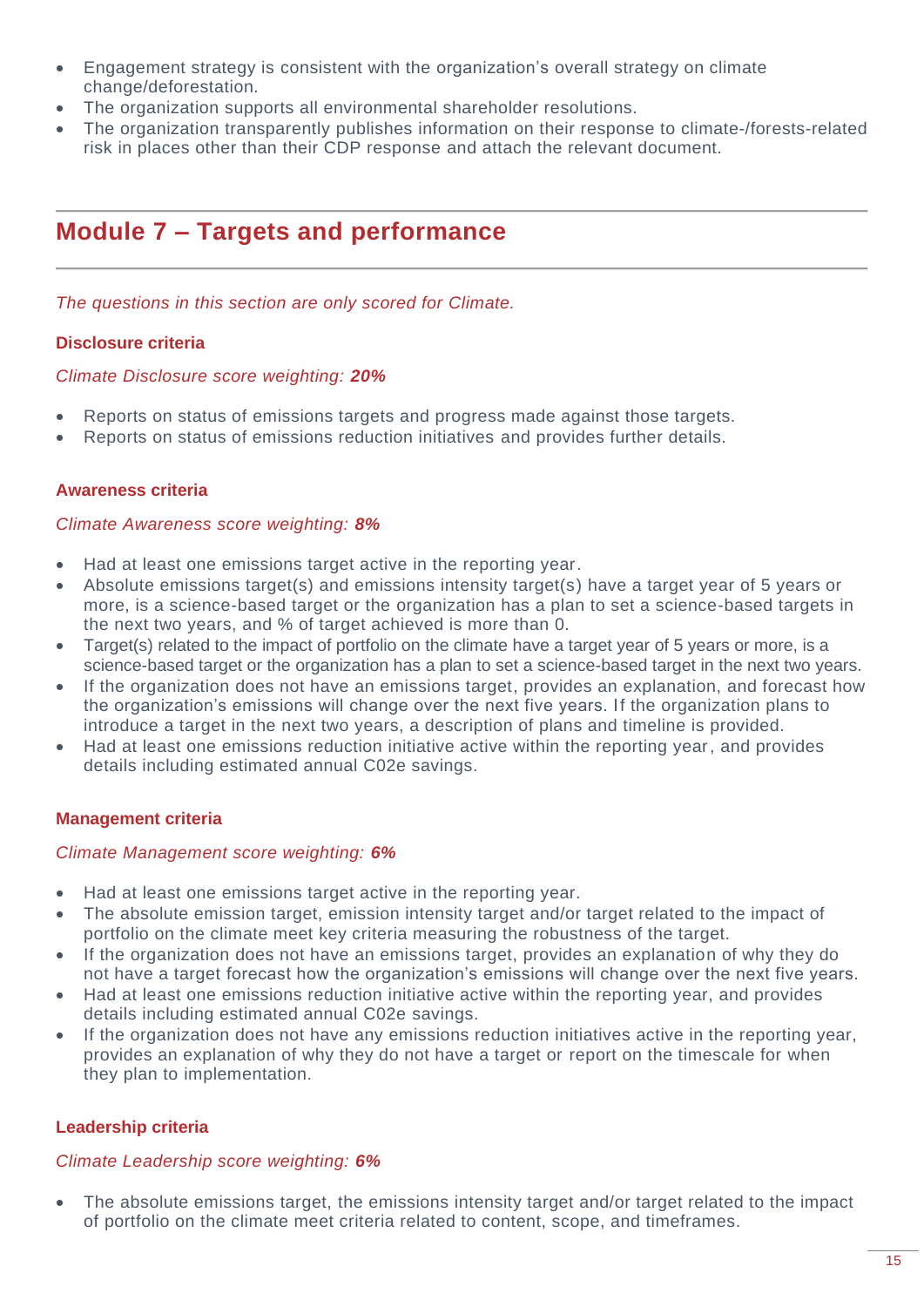• Have at least one emissions reduction initiative implemented, and provides details including estimated annual C02e savings.

## **Module 8 – Emissions methodology**

*The questions in this section are only scored for Climate.*

### **Disclosure criteria**

#### *Climate Disclosure score weighting: 1%*

- Reports on base year and base year emissions (Scopes 1 and 2)
- Discloses the name of the standard, protocol, or methodology used to collect activity data and calculate greenhouse gas emissions.

#### **Awareness criteria**

• Not scored

#### **Management criteria**

Not scored

#### **Leadership criteria**

Not scored

## **Module 9 – Emissions data**

*The questions in this section are only scored for Climate.*

#### **Disclosure criteria**

#### *Climate Disclosure score weighting: 11%*

- Both disclosure criteria in the 'Emissions methodology' section are met and the organization reports their gross global Scope 1 emissions figure.
- Both disclosure criteria in the 'Emissions methodology' section are met, and the organization reports their approach to reporting Scope 2 emissions and their gross global Scope 2 emissions figure(s).
- Reports on any other sources of Scope 1 and Scope 2 emissions within their selected reporting boundary which are not included in the disclosure and disclose any further details.
- Accounts for the organization's gross global Scope 3 emissions, disclosing and explaining any exclusions.
- Provides details on the organization's gross global combined Scope 1 and Scope 2 for the reporting year.

#### **Awareness criteria**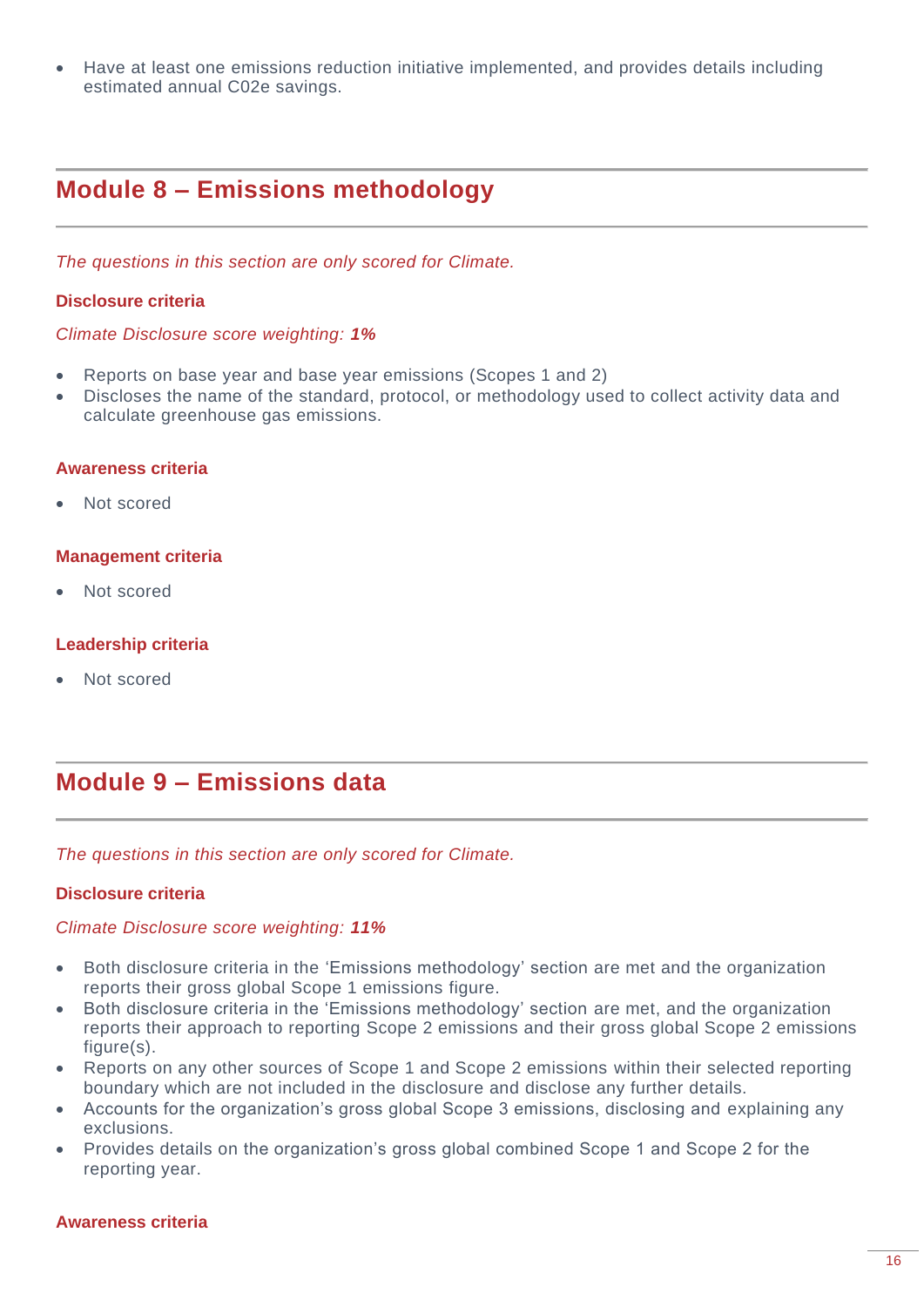## *Climate Awareness score weighting: 5%*

- Scope 2, location-based figure, and Scope 2, market-based figure are provided.
- If Scope 2, market-based figure is not reported it is because access to operational electricity supplier emission factors or residual emission factors is not available.
- If there are other sources of Scope 1 and Scope 2 emissions which are not included in the disclosure, they have been excluded either because there are no emissions from the source, emissions are not relevant or due to a recent acquisition.
- Reports on gross global Scope 3 emissions figures and calculation methodology, or if not relevant, provides explanation of why it is not relevant in the context of the source.
- All requested data on the organization's gross global combined Scope 1 and Scope 2 for the reporting year is provided, percentage change from last year is provided and 'decreased' is selected as direction of change.
- Discloses how their gross global emissions (Scope 1 and 2 combined) for the reporting year compare to those of the previous reporting year and provides requested numerical figures if there has been a change.

## **Management criteria**

## *Climate Management score weighting: 3%*

- Explanation of why other sources of Scope 1 and Scope 2 emissions is not included in the disclosure is consistent with the response selected as relevance status.
- If all requested data on the organization's gross global combined Scope 1 and Scope 2 for the reporting year is provided, percentage change from last year is provided and 'decreased' is selected as direction of change, an explanation that this is due to an emission reduction initiative as reported in relevant Scope in FS7.3b OR clearly describes an emission reduction initiative.

## **Leadership criteria**

## *Climate Leadership score weighting: 4%*

- All categories for gross global Scope 3 emissions contain either figures and calculation methodology, or if not relevant, explanation of why it is not relevant in the context of the source.
- There has been a decrease in the organization's gross global combined Scope 1 and Scope 2 for the reporting year, and the sum of figures provided for change in renewable energy consumption or other emission reduction activities is at least 2.1% for half points, and at least 4% for full points.

## **Module 10 – Energy**

*The questions in this section are only scored for Climate.*

## **Disclosure criteria**

## *Climate Disclosure score weighting: 4%*

- Reports on status of disclosing what percentage of the organization's total operational spend in the reporting year was on energy.
- Reports on which energy-related activities the organization has undertaken in the reporting year.
- Reports on the organization's energy consumption totals.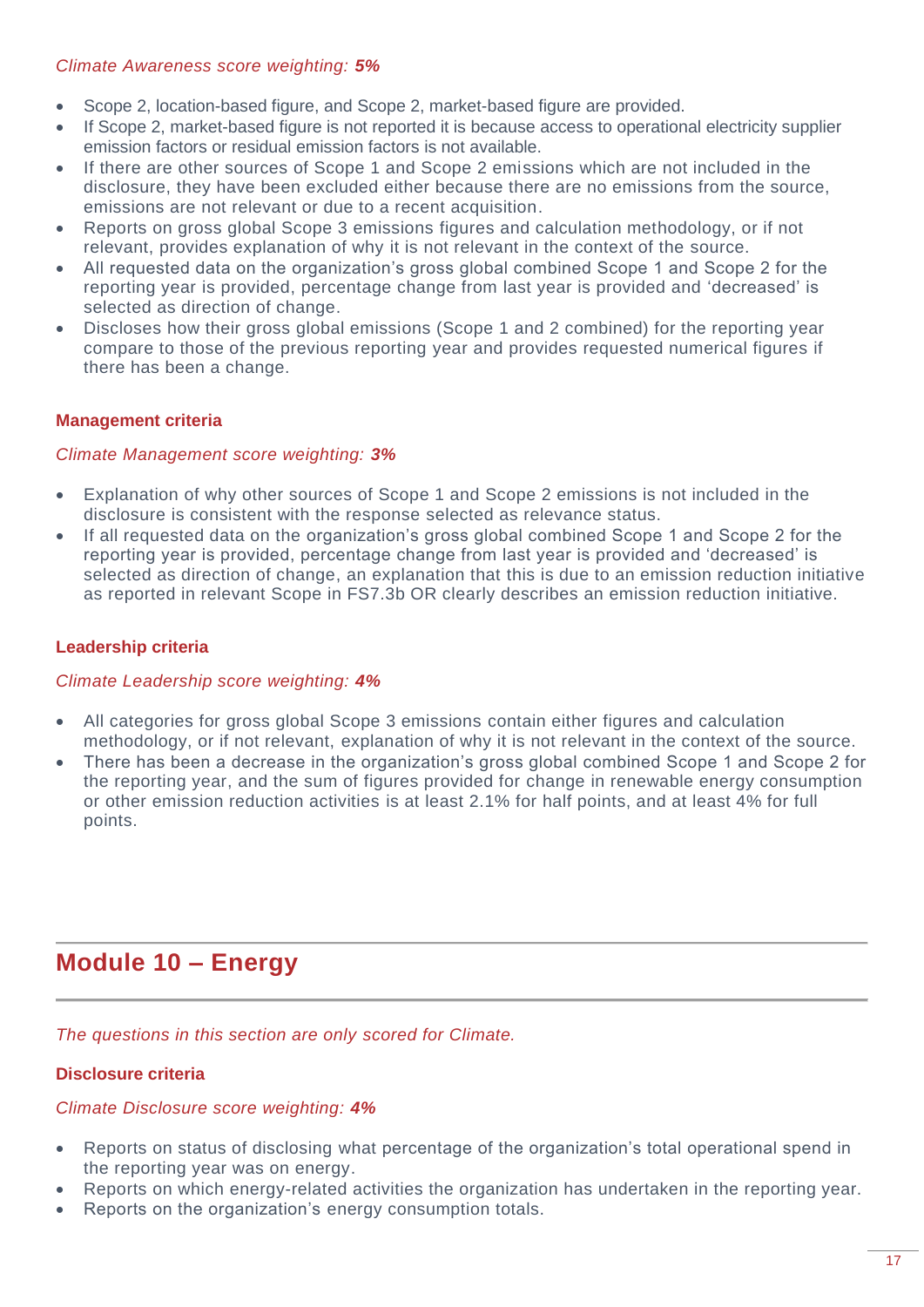## **Awareness criteria**

#### *Climate Awareness score weighting: 2%*

- Reports what percentage of the organization's total operational spend in the reporting year was on energy.
- Reports on the organization's energy consumption totals.

#### **Management criteria**

#### *Climate Management score weighting: 2%*

• At least 10% of the organization's total energy consumption is from renewable sources. Full Management score is awarded if it is at least 25% is from renewable sources.

#### **Leadership criteria**

#### *Climate Leadership score weighting: 2%*

• At least 50% of the organization's total energy consumption is from renewable sources. Higher scores are awarded if the energy consumption from renewable sources is at least 75%, and full Leadership score is awarded if it is at least 99% is from renewable sources.

## **Module 12 – Carbon pricing**

*The questions in this section are only scored for Climate.*

#### **Disclosure criteria**

#### *Climate Disclosure score weighting: 5%*

- Reports on whether the organization has originated or purchased any project-based carbon credits within the reporting period and provides further details.
- Reports on whether the organization use an internal price on carbon and provides further details

#### **Awareness criteria**

#### *Climate Awareness score weighting: 1%*

The organization uses an internal price on carbon or anticipate doing so in the next two years, and internal carbon price is either shadow price, internal fee, internal trading, or implicit price.

#### **Management criteria**

## *Climate Management score weighting: 1%*

• Provides details on project-based carbon credits and reports either voluntary offsetting or compliance as purpose. To meet these criteria the organization must have met Management criteria for FS9.7 and both Scope 1 and Scope 2 emissions must have been reported in FS9.1 and FS9.3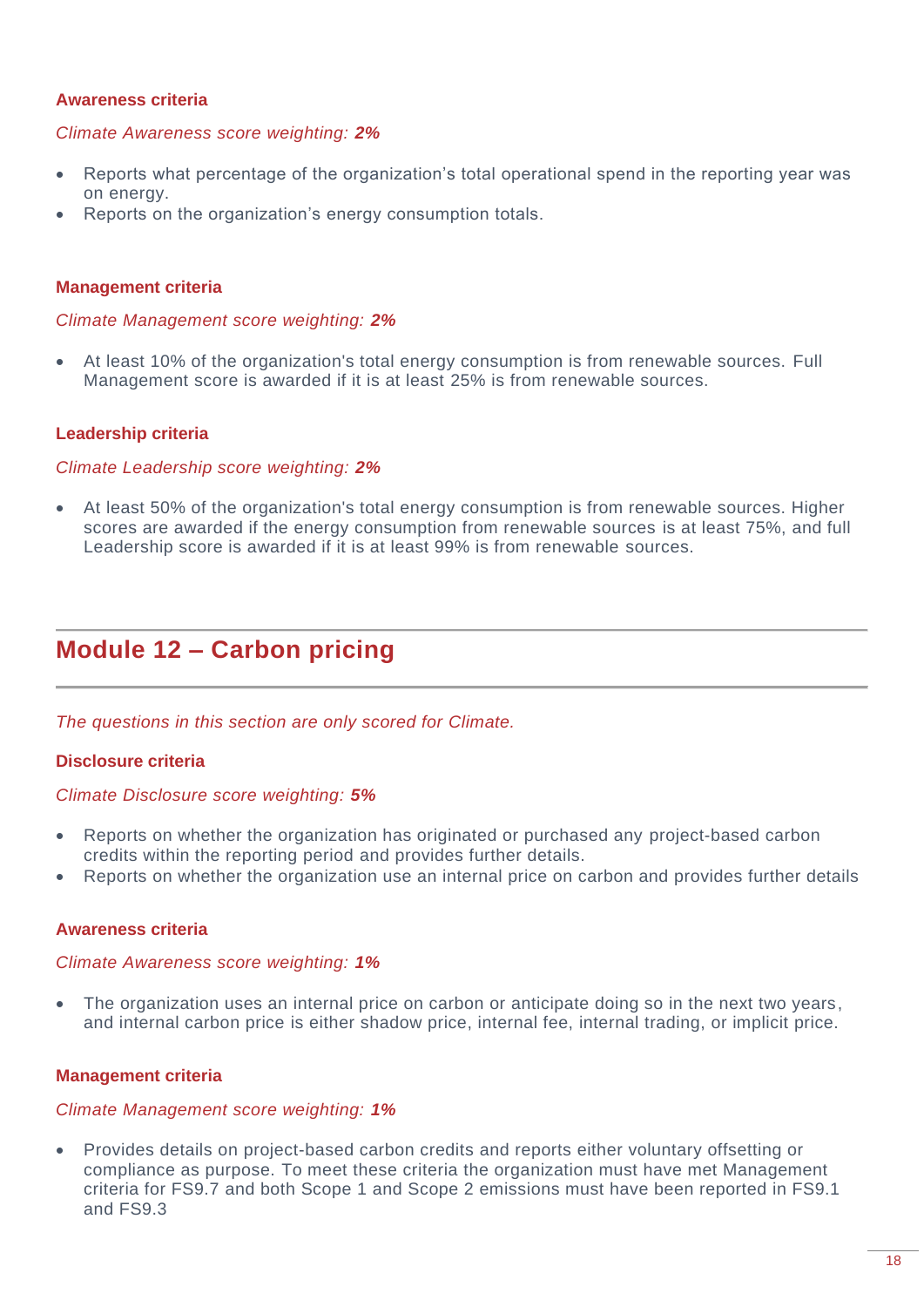- The organization uses an internal price on carbon.
- Provides a company-specific description of how the organization uses internal price on carbon.

## **Leadership criteria**

• Not scored

# **Module 13 – Verification**

*The questions in this section are only scored for Climate*

## **Disclosure criteria**

## *Climate Disclosure score weighting: 7%*

- Reports on the verification/assurance status that applies to their reported emissions.
- Provides details of the verification/assurance undertaken for their Scope 1, Scope 2, and Scope 3 emissions and attach the relevant statements.
- Reports on status of verifying any information reported in their CDP disclosure other than the emissions figures reported in FS5.1a, FS9.1, FS9.3 and FS9.5.
- Reports on which data points within the CDP disclosure have been verified and which verification standards were used to do so.

## **Awareness criteria**

## *Climate Awareness score weighting: 4%*

- Third-party verification or assurance process is in place for their reported emissions.
- The organization is verifying, in the process of verifying, or plan to verify within the next two years information reported in their CDP disclosure other than the emissions figures reported in FS5.1a, FS9.1, FS9.3 and FS9.5.
- Discloses which data points within the CDP disclosure have been verified and which verification standards were used to do so.

## **Management criteria**

## *Climate Management score weighting: 7%*

- The verification statements attached in FS13.1a relates to GHG emissions, Scope 1, and the correct reporting year, the verification standard used is accepted, and the document contains an opinion or finding which confirms verification.
- The verification statement attached in FS13.1b relates to GHG emissions, Scope 2, and the correct reporting year, the verification standard used is accepted, and the document contains an opinion or finding which confirms verification.
- The verification statement attached in FS13.1c relates to GHG emissions, Scope 3, and the correct reporting year, the verification standard used is accepted, and the document contains an opinion or finding which confirms verification.

## **Leadership criteria**

*Climate Leadership score weighting: 5%*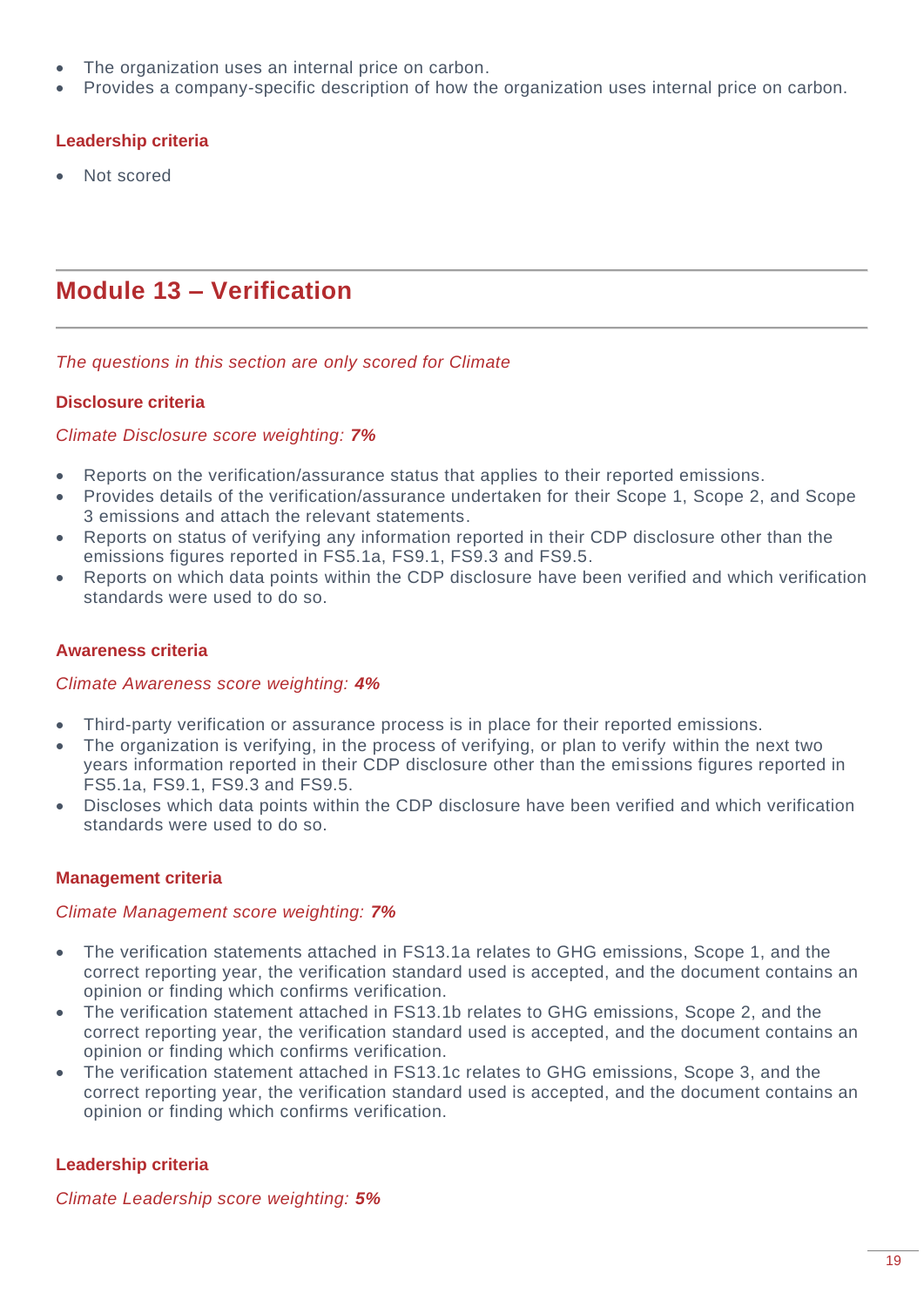- The total of accepted statements has at least 70% proportion of reported Scope 1 emissions verified, and verification or assurance cycle is annual (full point), biannual (half points), or triennial (1/3 of full points). To meet this criteria, it must be reported in the emissions data module that all sources of Scope 1 within the organization's selected reporting boundary must be included in the disclosure.
- The total of accepted statements has at least 70% proportion of reported Scope 2 emissions verified, and verification or assurance cycle is annual (full point), biannual (half points, or triennial (1/3 of full points). To meet this criteria, it must be reported in the emissions data module that all sources of Scope 2 within the organization's selected reporting boundary must be included in the disclosure.

# **Module 14 – Signoff**

*The questions in this section are scored for Climate and Forests*

## **Disclosure criteria**

*Climate Disclosure score weighting: 1% Forests Disclosure score weighting: 1%*

• Details of the person that has signed off the CDP response is provided.

## **Awareness criteria**

Not scored.

## **Management criteria**

*Climate Management score weighting: 2% Forests Management score weighting: 3%*

The CDP response has been signed off by a C-suite employee or equivalent.

## **Leadership criteria**

*Climate Leadership score weighting: 5% Forests Leadership score weighting: 6%*

- The CDP response has been signed off by one of the following: 'Board chairman', 'Board/Executive board', 'Director on Board', 'Chief Executive Officer (CEO)', 'Chief Financial Officer (CFO)', 'Chief Operating Officer (COO)' or 'President', AND this is consistent with the description in job title.
- All requested data points have been provided in the CDP response.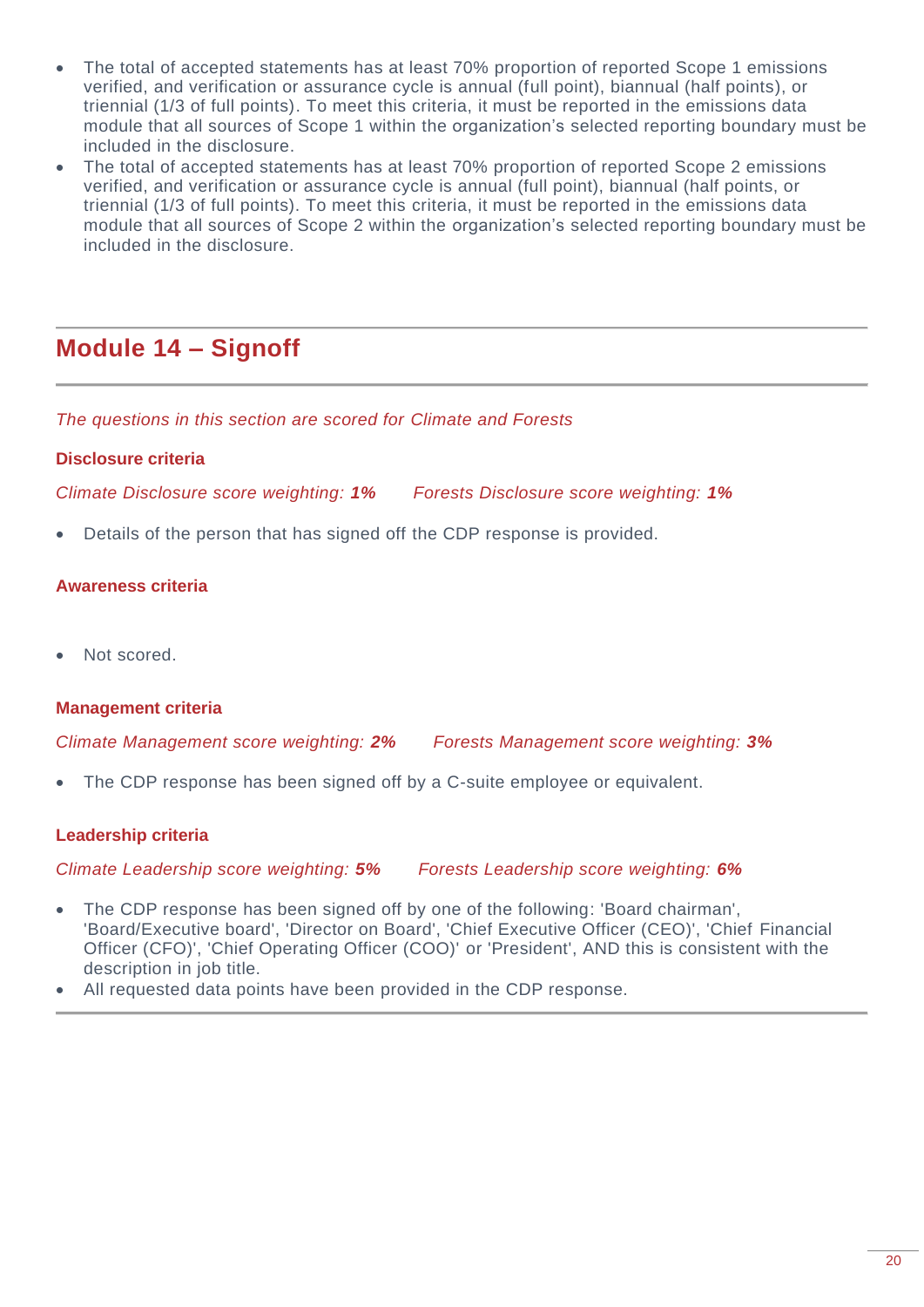# **Question level score overview**

|                             |               | <b>Activities</b>                                         | <b>Theme</b>      |              | <b>Scoring Level</b> |              |              |              |
|-----------------------------|---------------|-----------------------------------------------------------|-------------------|--------------|----------------------|--------------|--------------|--------------|
| <b>Module</b>               | Question      | <b>Exceptions</b>                                         | Climate<br>Change | Forests      | <b>Disclosure</b>    | Awareness    | Management   | Leadership   |
|                             | <b>FS0.1</b>  |                                                           | $\checkmark$      | $\checkmark$ |                      |              |              |              |
|                             | <b>FS0.2</b>  |                                                           | $\checkmark$      | $\checkmark$ |                      |              |              |              |
| Introduction<br>Governance  | <b>FS0.3</b>  |                                                           | $\checkmark$      | $\checkmark$ |                      |              |              |              |
|                             | <b>FS0.4</b>  |                                                           | $\checkmark$      | $\checkmark$ |                      |              |              |              |
|                             | <b>FS0.5</b>  |                                                           | $\checkmark$      | $\checkmark$ |                      |              |              |              |
|                             | <b>FS0.6</b>  |                                                           | $\checkmark$      | $\sqrt{}$    |                      |              |              |              |
| Risks and<br>opportunities  | <b>FS1.1</b>  |                                                           | $\checkmark$      | $\checkmark$ | $\checkmark$         | $\checkmark$ |              |              |
|                             | <b>FS1.1a</b> |                                                           | $\checkmark$      | $\checkmark$ | $\checkmark$         | $\checkmark$ | $\checkmark$ | $\checkmark$ |
|                             | FS1.1b        |                                                           | $\checkmark$      | $\checkmark$ | $\checkmark$         | $\checkmark$ | $\checkmark$ |              |
|                             | <b>FS1.1c</b> |                                                           | $\checkmark$      | $\checkmark$ | $\checkmark$         | $\checkmark$ |              |              |
|                             | <b>FS1.2</b>  |                                                           | $\checkmark$      | $\sqrt{2}$   | $\checkmark$         | $\checkmark$ | $\checkmark$ | $\checkmark$ |
|                             | FS1.3         |                                                           | $\checkmark$      | $\checkmark$ | $\checkmark$         | $\checkmark$ |              |              |
|                             | <b>FS1.3a</b> |                                                           | $\checkmark$      | $\sqrt{}$    | $\checkmark$         | $\checkmark$ | $\checkmark$ | $\checkmark$ |
|                             | FS1.3b        |                                                           | $\checkmark$      | $\sqrt{2}$   | $\checkmark$         | $\checkmark$ |              |              |
|                             | <b>FS1.4</b>  |                                                           | $\checkmark$      | $\checkmark$ | $\checkmark$         |              | $\checkmark$ |              |
|                             | <b>FS2.1</b>  |                                                           | $\checkmark$      | $\checkmark$ | $\checkmark$         | $\checkmark$ |              |              |
|                             | <b>FS2.1a</b> |                                                           | $\checkmark$      | $\sqrt{}$    | $\checkmark$         | $\checkmark$ |              |              |
|                             | FS2.1b        |                                                           | $\checkmark$      | $\sqrt{}$    | $\checkmark$         |              |              |              |
|                             | FS2.1c        |                                                           | $\checkmark$      | $\sqrt{}$    | $\checkmark$         | $\checkmark$ | $\checkmark$ | $\checkmark$ |
|                             | <b>FS2.1d</b> |                                                           | $\checkmark$      | $\sqrt{}$    | $\checkmark$         | $\checkmark$ | $\checkmark$ | $\checkmark$ |
|                             | <b>FS2.1e</b> |                                                           | $\checkmark$      | $\checkmark$ | $\checkmark$         | $\checkmark$ |              |              |
|                             | <b>FS2.2</b>  |                                                           | $\checkmark$      | $\checkmark$ | $\checkmark$         |              | $\checkmark$ |              |
|                             | <b>FS2.2a</b> |                                                           | $\checkmark$      | $\checkmark$ | $\checkmark$         | $\checkmark$ | $\checkmark$ | $\checkmark$ |
|                             | FS2.2b        |                                                           | $\checkmark$      | $\checkmark$ | $\checkmark$         | $\checkmark$ |              |              |
|                             | FS2.3         | Insurance<br>companies<br>(Life/Health) - Not<br>relevant | $\checkmark$      | $\checkmark$ | $\checkmark$         |              | $\checkmark$ |              |
|                             | <b>FS2.3a</b> | Insurance<br>companies<br>(Life/Health) - Not<br>relevant | $\checkmark$      | $\checkmark$ | $\checkmark$         | $\checkmark$ |              |              |
|                             | <b>FS2.4</b>  |                                                           | $\checkmark$      | $\checkmark$ | $\checkmark$         |              |              |              |
|                             | <b>FS2.4a</b> |                                                           | $\checkmark$      | $\checkmark$ | $\sqrt{}$            | $\checkmark$ | $\sqrt{ }$   | $\sqrt{2}$   |
|                             | FS2.4b        |                                                           | $\checkmark$      | $\checkmark$ | $\checkmark$         | $\checkmark$ |              |              |
|                             | <b>FS2.5</b>  |                                                           | $\checkmark$      | $\checkmark$ | $\checkmark$         |              |              |              |
|                             | <b>FS2.5a</b> |                                                           | $\checkmark$      | $\checkmark$ | $\checkmark$         | $\sqrt{ }$   | $\sqrt{2}$   | $\checkmark$ |
|                             | FS2.5b        |                                                           | $\checkmark$      | $\checkmark$ | $\checkmark$         | $\checkmark$ |              |              |
|                             | FS3.1         |                                                           | $\checkmark$      | $\checkmark$ | $\checkmark$         | $\checkmark$ |              |              |
|                             | <b>FS3.1a</b> |                                                           | $\checkmark$      |              | $\sqrt{}$            | $\checkmark$ | $\checkmark$ |              |
|                             | FS3.1b        |                                                           | $\checkmark$      |              | $\sqrt{}$            | $\checkmark$ |              |              |
| <b>Business</b><br>Strategy | <b>FS3.2</b>  |                                                           | $\checkmark$      |              | $\checkmark$         | $\checkmark$ |              |              |
|                             | <b>FS3.2a</b> |                                                           | $\checkmark$      |              | $\checkmark$         | $\checkmark$ | $\sqrt{2}$   | $\checkmark$ |
|                             | FS3.2b        |                                                           |                   | $\sqrt{ }$   | $\checkmark$         |              | $\checkmark$ | $\checkmark$ |
|                             | <b>FS3.2c</b> |                                                           | $\checkmark$      |              | $\checkmark$         | $\checkmark$ |              |              |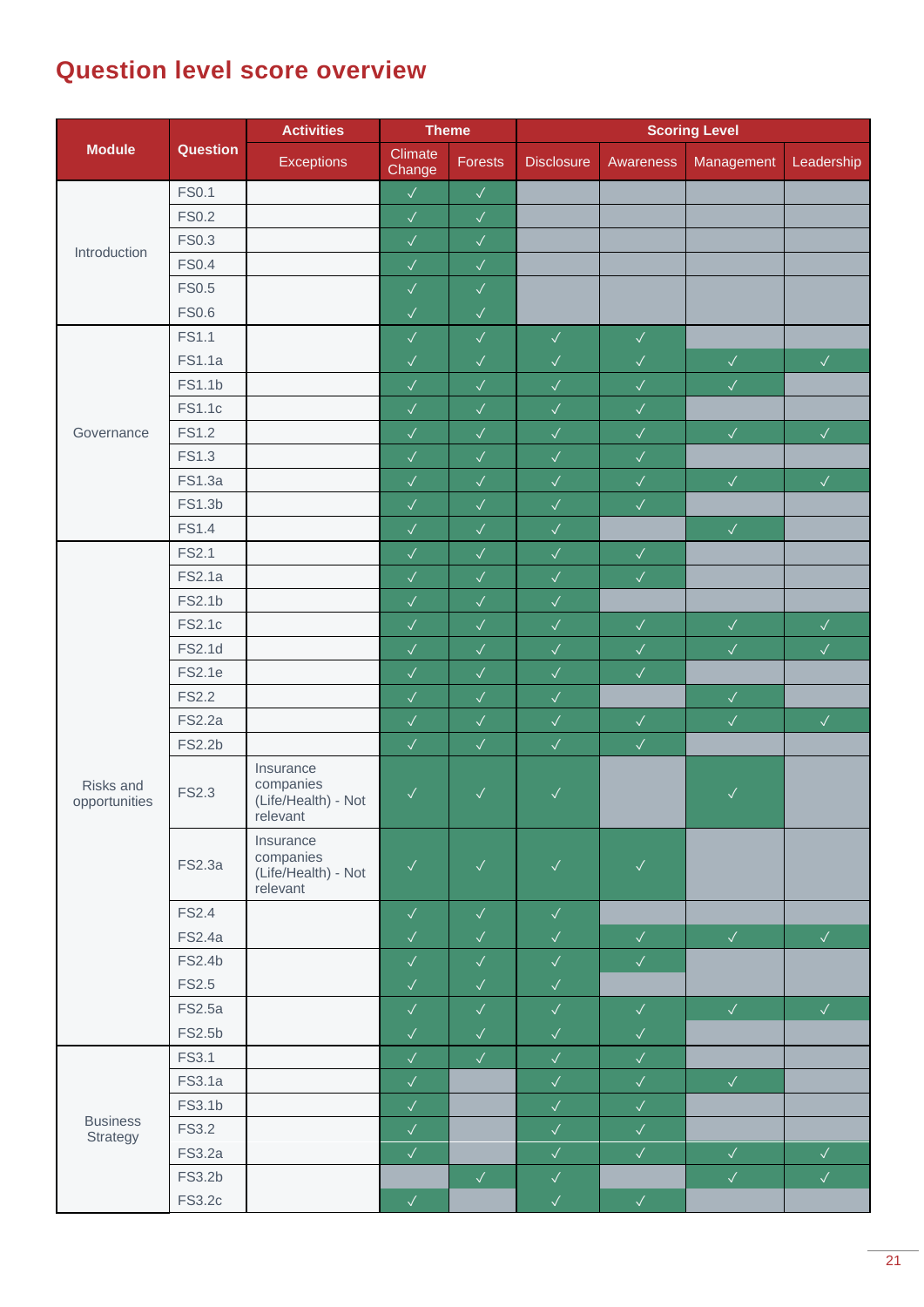|                | <b>FS3.3</b>  |                                                           | $\checkmark$ | $\checkmark$ | $\checkmark$ | $\checkmark$ | $\checkmark$ | $\sqrt{\phantom{a}}$ |
|----------------|---------------|-----------------------------------------------------------|--------------|--------------|--------------|--------------|--------------|----------------------|
|                | <b>FS3.4</b>  |                                                           | $\checkmark$ | $\sqrt{2}$   | $\checkmark$ |              | $\checkmark$ |                      |
|                | <b>FS3.5</b>  |                                                           | $\checkmark$ | $\checkmark$ | $\checkmark$ | V            | $\checkmark$ |                      |
|                | <b>FS3.6</b>  |                                                           | $\checkmark$ | $\checkmark$ | $\checkmark$ |              | $\checkmark$ |                      |
|                | <b>FS3.6a</b> |                                                           | $\checkmark$ | $\checkmark$ | $\checkmark$ | $\checkmark$ | $\sqrt{2}$   | $\sqrt{-}$           |
|                | FS3.6b        |                                                           | $\checkmark$ | $\checkmark$ | $\sqrt{2}$   | $\checkmark$ |              |                      |
|                | <b>FS3.7</b>  | <b>Asset Managers</b><br>and Asset Owners<br>only         | $\checkmark$ | $\checkmark$ | $\checkmark$ | $\checkmark$ | $\checkmark$ |                      |
|                | <b>FS3.8</b>  |                                                           |              | $\checkmark$ | $\checkmark$ | $\checkmark$ | $\checkmark$ |                      |
|                | <b>FS4.1</b>  |                                                           | $\checkmark$ | $\checkmark$ | $\checkmark$ |              | $\checkmark$ |                      |
|                | <b>FS4.1a</b> |                                                           | $\checkmark$ |              | $\checkmark$ | $\sqrt{2}$   | $\checkmark$ | $\checkmark$         |
|                | FS4.1b        | Insurance<br>companies<br>(Life/Health) - Not<br>relevant | $\checkmark$ |              | $\checkmark$ |              | $\checkmark$ | $\checkmark$         |
|                | <b>FS4.1c</b> | Insurance<br>companies<br>(Life/Health) - Not<br>relevant |              | $\checkmark$ | $\checkmark$ | $\checkmark$ | $\checkmark$ | $\checkmark$         |
| Implementation | FS4.1d        | Insurance<br>companies<br>(Life/Health) - Not<br>relevant |              | $\checkmark$ | $\sqrt{}$    | $\checkmark$ | $\checkmark$ | $\checkmark$         |
|                | <b>FS4.1e</b> |                                                           | $\checkmark$ | $\checkmark$ | $\sqrt{2}$   | $\checkmark$ |              |                      |
|                | <b>FS4.2</b>  | Insurance<br>companies<br>(Life/Health) - Not<br>relevant |              | $\checkmark$ | $\checkmark$ | $\checkmark$ | $\checkmark$ |                      |
|                | <b>FS4.2a</b> | Insurance<br>companies<br>(Life/Health) - Not<br>relevant |              | $\checkmark$ | $\checkmark$ | $\checkmark$ | $\checkmark$ | $\checkmark$         |
|                | FS4.3         | Banks only                                                | $\sqrt{}$    | $\checkmark$ | $\checkmark$ | $\checkmark$ | $\checkmark$ | $\checkmark$         |
|                | FS5.1         |                                                           | $\sqrt{2}$   |              | $\checkmark$ | $\checkmark$ | $\checkmark$ |                      |
|                | <b>FS5.2</b>  |                                                           |              | $\checkmark$ | $\checkmark$ | $\checkmark$ | $\checkmark$ |                      |
|                | <b>FS5.2a</b> |                                                           |              | $\checkmark$ | $\checkmark$ | $\checkmark$ | $\checkmark$ | $\checkmark$         |
|                | FS5.3         |                                                           | $\checkmark$ |              | $\checkmark$ | $\checkmark$ | $\checkmark$ |                      |
|                | FS5.3a        |                                                           | $\checkmark$ |              | $\checkmark$ | $\checkmark$ | $\checkmark$ | $\checkmark$         |
|                | FS5.3b        |                                                           | $\checkmark$ |              | $\checkmark$ | $\checkmark$ | $\checkmark$ | $\checkmark$         |
|                | FS5.3c        | Insurance                                                 | $\checkmark$ |              | $\checkmark$ | $\checkmark$ | $\checkmark$ |                      |
| Portfolio      | FS5.4         | companies                                                 | $\checkmark$ |              | $\checkmark$ | $\checkmark$ |              |                      |
| impact         | FS5.4a        | (Life/Health) - Not<br>relevant                           | $\checkmark$ |              | $\checkmark$ |              |              |                      |
|                | FS5.4b        |                                                           | $\checkmark$ |              | $\checkmark$ |              |              |                      |
|                | <b>FS5.4c</b> |                                                           | $\checkmark$ |              | $\checkmark$ |              |              |                      |
|                | FS5.4d        |                                                           | $\checkmark$ |              | $\checkmark$ |              |              |                      |
|                | <b>FS5.5</b>  |                                                           | $\checkmark$ |              | $\checkmark$ |              | $\checkmark$ | $\checkmark$         |
|                | FS5.5a        |                                                           | $\checkmark$ |              | $\checkmark$ |              | $\checkmark$ |                      |
|                | FS5.5b        |                                                           | $\checkmark$ |              | $\checkmark$ |              | $\checkmark$ |                      |
|                | FS6.1         |                                                           | $\checkmark$ | $\checkmark$ | $\checkmark$ | $\checkmark$ | $\checkmark$ |                      |
| Engagement     | <b>FS6.1a</b> | Banks and<br>Insurance<br>companies only                  | $\checkmark$ | $\checkmark$ | $\checkmark$ | $\checkmark$ | $\checkmark$ | $\checkmark$         |
|                | FS6.1b        | <b>Asset Managers</b><br>and Asset Owners<br>only         | $\checkmark$ | $\checkmark$ | $\checkmark$ | $\checkmark$ | $\checkmark$ | $\checkmark$         |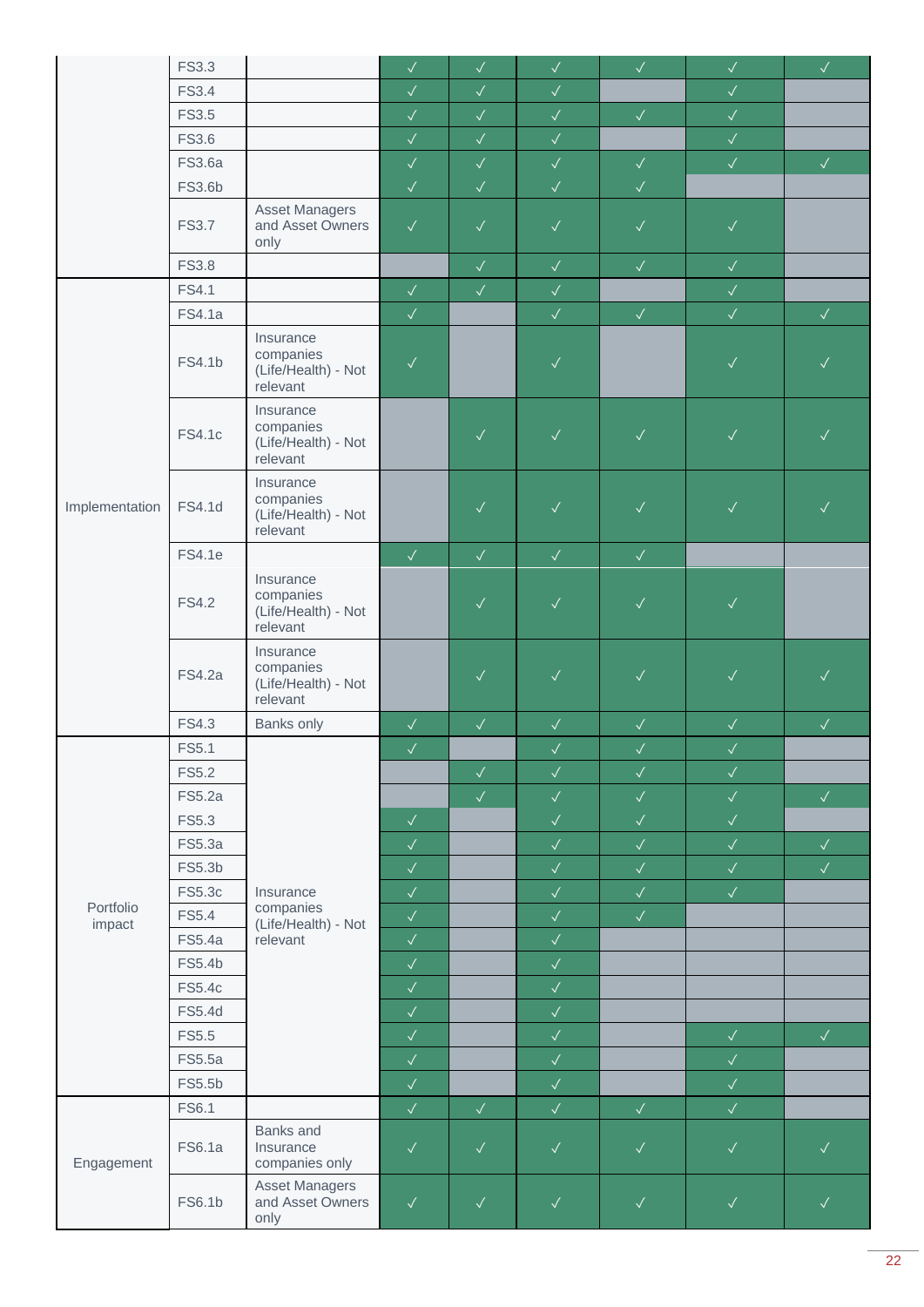|                            | FS6.1c        |                                                       | $\checkmark$ |              | $\checkmark$ | $\checkmark$ | $\checkmark$         |                      |
|----------------------------|---------------|-------------------------------------------------------|--------------|--------------|--------------|--------------|----------------------|----------------------|
|                            | FS6.1d        |                                                       | $\checkmark$ | $\checkmark$ | $\sqrt{2}$   | $\checkmark$ | $\checkmark$         |                      |
|                            | <b>FS6.1e</b> |                                                       | $\checkmark$ | $\checkmark$ | $\sqrt{2}$   | $\checkmark$ |                      |                      |
|                            | FS6.1f        | <b>Asset Managers</b><br>and Asset Owners<br>only     | $\checkmark$ | $\checkmark$ | $\checkmark$ | $\checkmark$ |                      | $\checkmark$         |
|                            | FS6.2         | Banks and<br>Insurance<br>companies<br>(General) only |              | $\checkmark$ | $\checkmark$ |              |                      |                      |
|                            | <b>FS6.2a</b> | Banks and<br>Insurance<br>companies<br>(General) only |              | $\checkmark$ | $\checkmark$ | $\checkmark$ | $\checkmark$         | $\checkmark$         |
|                            | FS6.2b        | Banks and<br>Insurance<br>companies<br>(General) only |              | $\checkmark$ | $\checkmark$ | $\checkmark$ |                      |                      |
|                            | FS6.3         |                                                       | $\checkmark$ | $\checkmark$ | $\sqrt{2}$   | $\sqrt{ }$   |                      |                      |
|                            | FS6.4         |                                                       | $\checkmark$ | $\checkmark$ | $\checkmark$ | $\checkmark$ |                      |                      |
|                            | <b>FS6.4a</b> |                                                       | $\checkmark$ | $\checkmark$ | $\checkmark$ | $\checkmark$ |                      |                      |
|                            | FS6.4b        |                                                       | $\checkmark$ | $\checkmark$ | $\sqrt{2}$   |              | $\sqrt{\phantom{a}}$ |                      |
|                            | <b>FS6.4c</b> |                                                       | $\sqrt{}$    | $\checkmark$ | $\checkmark$ | $\sqrt{2}$   |                      |                      |
|                            | FS6.5         |                                                       | $\checkmark$ | $\checkmark$ | $\sqrt{}$    |              | $\sqrt{\phantom{a}}$ |                      |
|                            | FS6.5a        |                                                       | $\checkmark$ | $\checkmark$ | $\checkmark$ | $\sqrt{ }$   | $\checkmark$         | $\sqrt{\phantom{a}}$ |
|                            | FS6.5b        |                                                       | $\checkmark$ | $\checkmark$ | $\checkmark$ | $\checkmark$ |                      |                      |
|                            | FS6.6         |                                                       | $\checkmark$ | $\checkmark$ | $\sqrt{2}$   |              | $\checkmark$         | $\checkmark$         |
|                            | <b>FS7.1</b>  |                                                       | $\sqrt{ }$   |              | $\sqrt{2}$   | $\sqrt{2}$   | $\checkmark$         |                      |
|                            | <b>FS7.1a</b> |                                                       | $\checkmark$ |              | $\sqrt{2}$   | $\checkmark$ | $\checkmark$         | $\checkmark$         |
|                            | <b>FS7.1b</b> |                                                       | $\checkmark$ |              | $\checkmark$ | $\checkmark$ | $\checkmark$         | $\checkmark$         |
|                            | <b>FS7.1c</b> |                                                       | $\checkmark$ |              | $\sqrt{2}$   | $\checkmark$ | $\checkmark$         | $\checkmark$         |
|                            | <b>FS7.1d</b> |                                                       | $\checkmark$ |              | $\checkmark$ | $\checkmark$ | $\checkmark$         |                      |
|                            | <b>FS7.2</b>  |                                                       | $\checkmark$ |              | $\sqrt{2}$   |              |                      |                      |
| Emissions                  | <b>FS7.2a</b> |                                                       | $\checkmark$ |              | $\checkmark$ | $\checkmark$ | $\checkmark$         |                      |
|                            | <b>FS7.2b</b> |                                                       | $\checkmark$ |              | $\checkmark$ | $\checkmark$ | $\checkmark$         |                      |
| targets and<br>performance | <b>FS7.2c</b> |                                                       | $\checkmark$ |              | $\checkmark$ | $\checkmark$ |                      |                      |
|                            | <b>FS7.3</b>  |                                                       | $\checkmark$ |              | $\checkmark$ | $\checkmark$ | $\checkmark$         |                      |
|                            | <b>FS7.3a</b> |                                                       | $\checkmark$ |              | $\checkmark$ | $\checkmark$ | $\checkmark$         | $\checkmark$         |
|                            | FS7.3b        |                                                       | $\checkmark$ |              | $\checkmark$ | $\checkmark$ | $\checkmark$         |                      |
|                            | <b>FS7.3c</b> |                                                       | $\checkmark$ |              | $\checkmark$ |              |                      |                      |
|                            | <b>FS7.3d</b> |                                                       | $\checkmark$ |              | $\checkmark$ |              | $\checkmark$         | $\checkmark$         |
|                            | <b>FS8.1</b>  |                                                       | $\checkmark$ |              | $\checkmark$ |              |                      |                      |
| Emissions                  | FS8.2         |                                                       | $\checkmark$ |              | $\sqrt{2}$   |              |                      |                      |
| methodology                | <b>FS8.2a</b> |                                                       | $\checkmark$ |              |              |              |                      |                      |
|                            | FS8.3         |                                                       | $\checkmark$ |              |              |              |                      |                      |
|                            | FS9.1         |                                                       | $\checkmark$ |              | $\checkmark$ |              |                      |                      |
|                            | <b>FS9.2</b>  |                                                       | $\checkmark$ |              | $\checkmark$ | $\sqrt{ }$   |                      |                      |
|                            | FS9.3         |                                                       | $\checkmark$ |              | $\checkmark$ | $\checkmark$ |                      |                      |
| Emissions data             | FS9.4         |                                                       | $\checkmark$ |              | $\checkmark$ |              |                      |                      |
|                            | <b>FS9.4a</b> |                                                       | $\checkmark$ |              | $\sqrt{2}$   | $\checkmark$ | $\checkmark$         |                      |
|                            | <b>FS9.5</b>  |                                                       | $\checkmark$ |              | $\checkmark$ | $\checkmark$ |                      | $\checkmark$         |
|                            | <b>FS9.6</b>  |                                                       |              |              |              |              |                      |                      |
|                            |               |                                                       | $\checkmark$ |              | $\checkmark$ | $\checkmark$ | $\checkmark$         |                      |